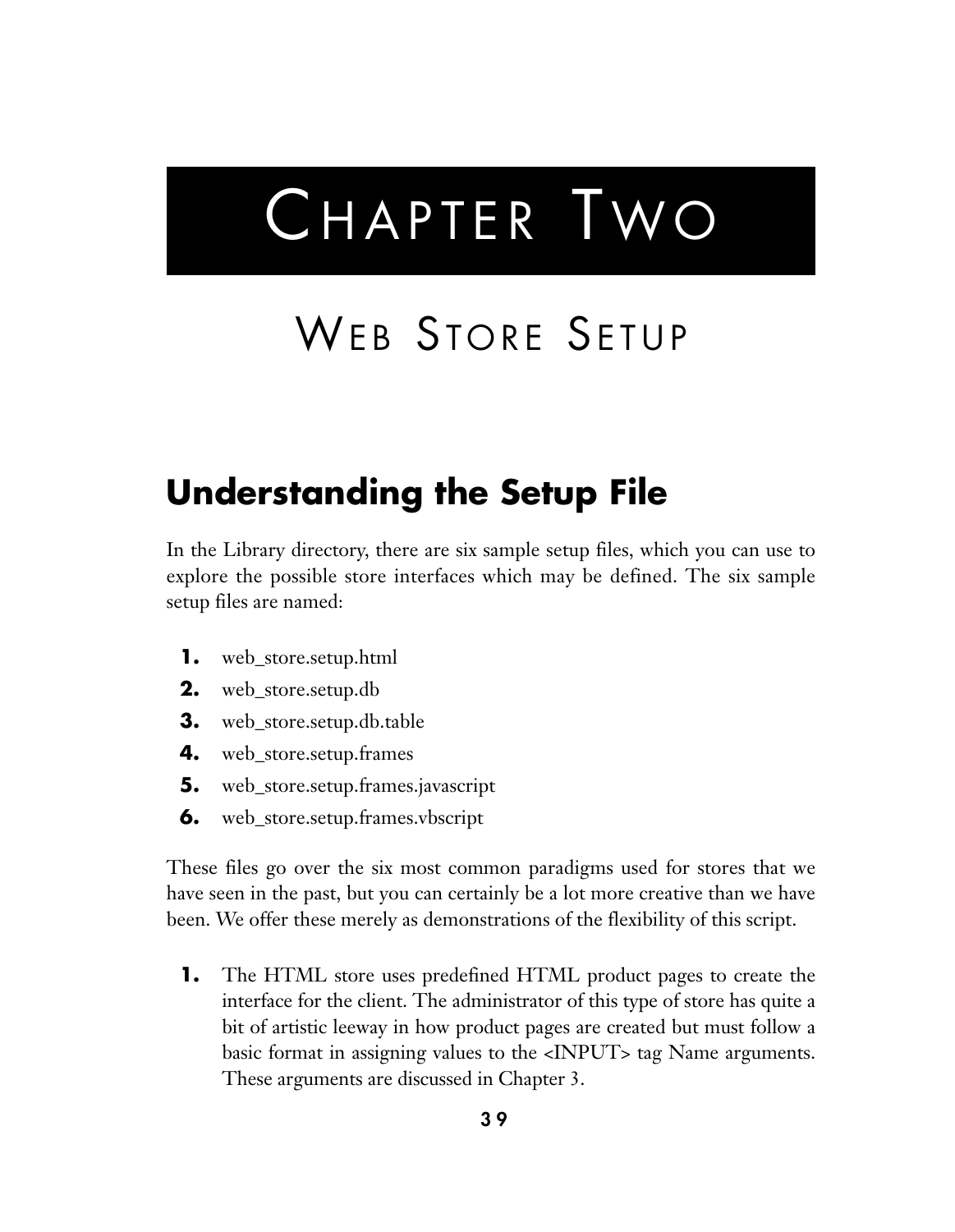#### **4 0 C HAPTER 2**

- **2.** The Database version of the store grabs the data to be displayed from a pipe-delimited flatfile ASCII text database. It then uses a format string to format the data for display in the browser window. You still have a great deal of artistic leeway in how data is presented but every product must be displayed in the format defined by the format variable. This is unlike the HTML store, which may have separate formats for each product on a page or between separate products pages. In the default setup file for the database store, we defined the format variable so that it will display products in the same way that the HTML store does. However, unlike the HTML store, product pages need not be created in advance because they will be generated on the fly by the script when the database file is queried for the product information.
- **3.** The Query-based table display store is a secondary setup of the Database-based store. In this store, products are simply displayed with a table of database rows accessed by keyword search routines. The look is very generic, but this format may save space and time for customers merely interested in getting a quick list of items in a large store. More interestingly, we use this example to demonstrate the powerful searching tools available when using a database back end. The default front page of this store offers keyword as well as high and low price-range searching.
- **4.** The Frames store is another template that we have provided as a sample. The frames version in the example uses a database method of creating the product pages. However, we could have also used the HTML store method of displaying pages inside the frames. The script presents the store as a frames-based site, including a main display frame, a table of contents frame, and a return to frontpage frame.
- **5.** The JavaScript store is really an extension of option 4, but it allows the customer to do calculations on the product display screen using Netscape's JavaScript language inside the Netscape Web browser. This is the setup file hardcoded into **web\_store.cgi** by default.
- **6.** The VBScript store is also an extension of option 4, but allows the user to do calculations on the product display screen using Microsoft's VBScript language in Internet Explorer.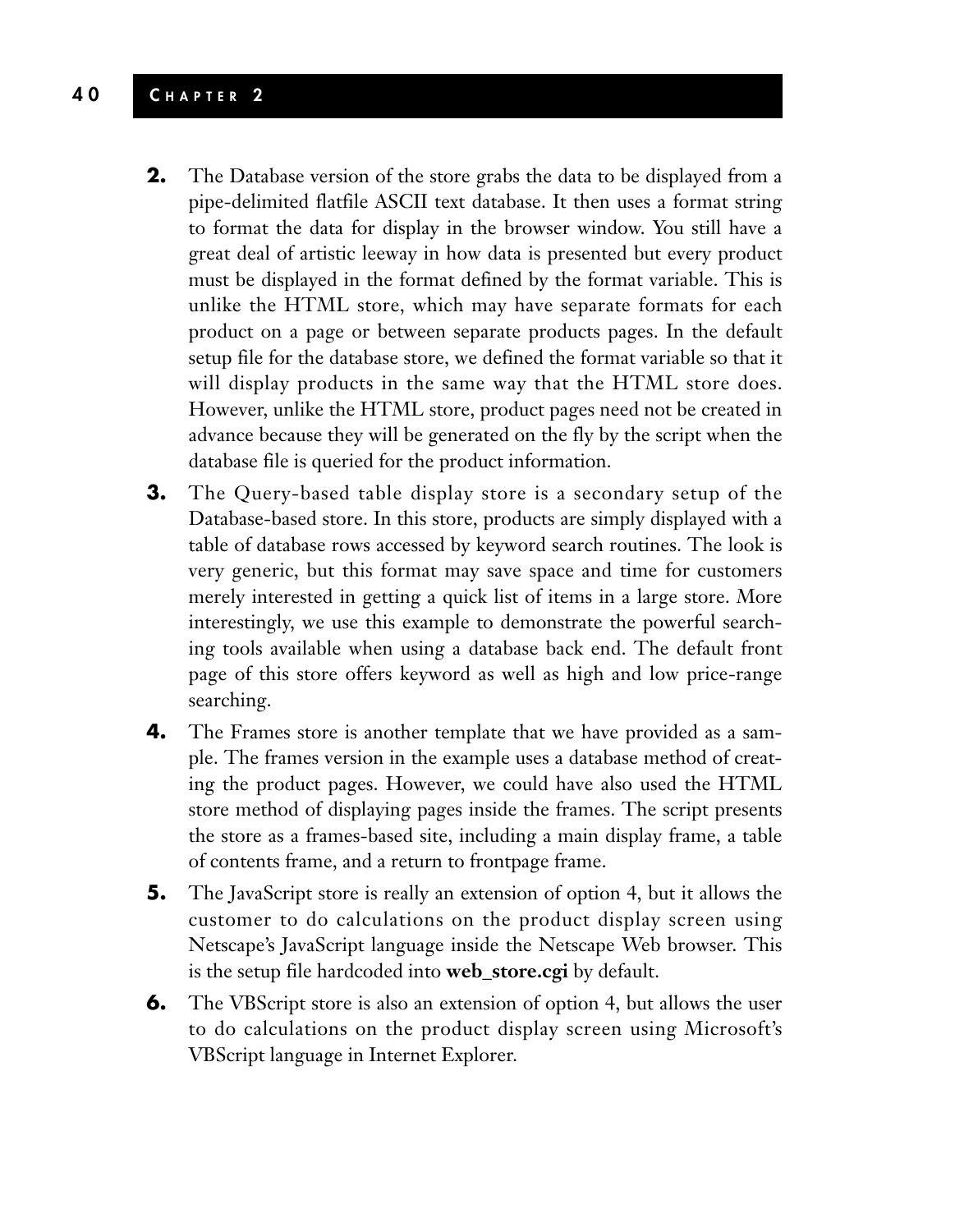Which of the six setup files are actually used depends on what value you set for the setup file in **web\_store.cgi**. At line 86 of **web\_store.cgi**, you will see the following line:

```
&require_supporting_libraries (__FILE__, __LINE__,
     "./Library/web_store.setup.frames.javascript");
```
This line tells the script to load up **web\_store.setup.frames.javascript**. If you change this to **web\_store.setup.html** or **web\_store.setup.db,** you will use the alternative setups instead. Eventually, you can settle on just one setup file and delete the others. They are not necessary, but are included as examples.



If you are using a Windows NT or Windows 95 server, you may need to do additional modifications to the Web store to make it run. These changes are discussed in Chapter 1.

For the most part, these six setup files are the same. Most of the variables defined in them will be consistent for all the interfaces. Thus, in this chapter we will go over all the variables at one time, pointing out differences when they occur. The specific ways the store can be configured will be covered in more detail in the chapters that follow this one.



All variables defined in the setup file are prefixed with **sc\_** to denote that they are global shopping cart variables.

### **Global File Location Variables**

Every setup file begins by defining the locations of supporting files that are needed throughout the life of the application. These paths can either be relative to the present working directory of **web\_store.cgi** or can be hard-coded as absolute paths. In our default setup, we set paths relative to **web\_store.cgi** so that when we define a path as **./Library/file.name** we are referring to a file called **file.name** in a directory called **Library**, which is a subdirectory of the directory containing **web\_store.cgi**.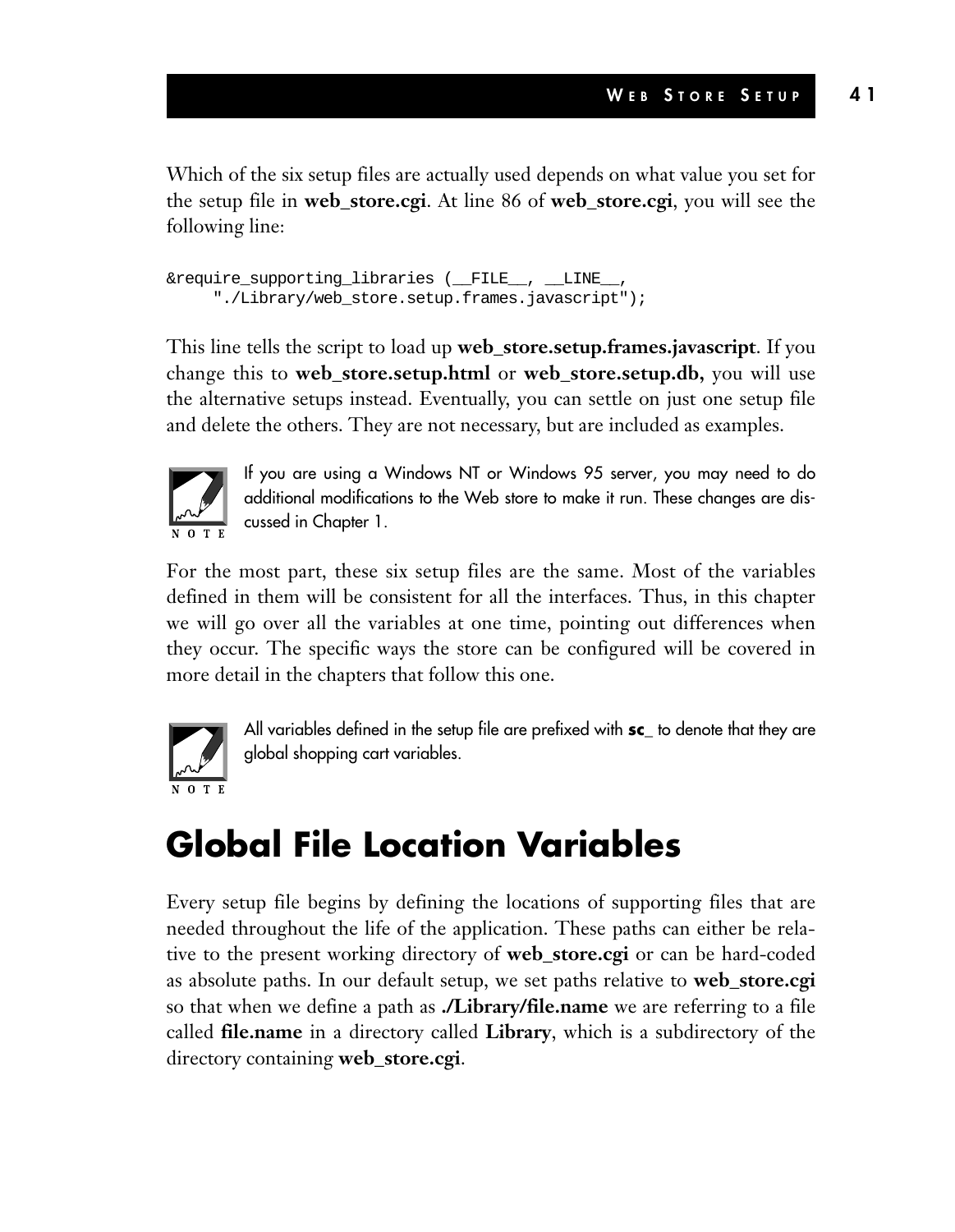#### **4 2 C HAPTER 2**



If you are using a virtual server, be very careful with paths. What "you" see as your path when you log into your account may not be what the "Web server" sees when it executes **web\_store.cgi**. The best thing to do is contact your Internet Service Provider (ISP) and ask them for a detailed explanation of how directories are mapped relative to your account and the Web server's account. In addition, many Windows NT servers do not run the script with the current working directory where the script resides. Possible solutions to these problems are discussed in Chapter 1 regarding the configuration of Windows NT/Windows 95–based Web servers.

In actual use, there is rarely any reason to change these variables from the values that are given in the default distribution. For most servers, the values should work just fine if you keep filenames and relative locations the same as in the distribution.

The only reasons you may want to change them is if you want to rename the files in question to be consistent with local filename standards, you are not allowed to use sub-directories in your ISP's **cgi-bin** directory, or you are on a virtual server with path mapping and the relative paths actually map the wrong locations. For example, your documents may be located in **/home/smithj/www/cgi-bin**. But a "virtual" Web server may see documents located in **/www/cgi-bin** since the server has been configured in such a way as to encapsulate what it sees so that the Web server sees only directories contained in your home directory. References like **./Library** will seem right to you, and will work if you run the scripts from the command line with your own user account, but they will be meaningless to the Web server, which may see a different relative path.

ISPs often do this because it enhances security to make sure that the Web server you are using cannot touch the files created by any other Web server instance on a shared machine.

If you are using a virtual Web server, you will want to get instructions from your ISP on how to use it for running CGI scripts. Remember, there are many different ways that a Web server can be set up. At some point it makes the most sense simply to ask your service provider how scripts should be configured at your site instead of experimenting with all the options and hoping something will work. The moral of this story is that if you want to change these path and filename location variables, feel free—but be careful.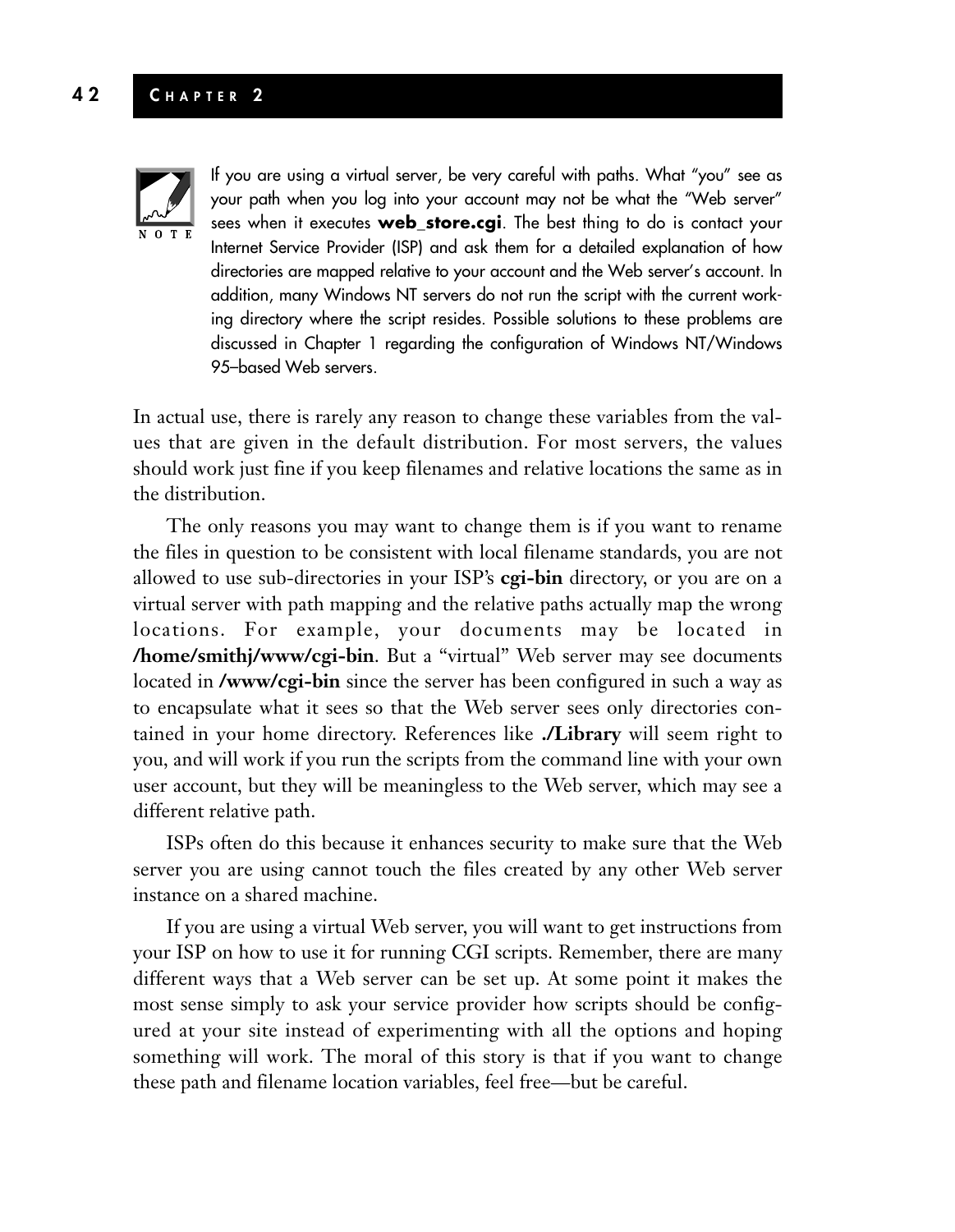- **\$sc\_cgi\_lib\_path** is the location of **cgi-lib.pl,** which is used to read and parse incoming form data.
- **\$sc\_mail\_lib\_path** is the location of **mail-lib.pl,** which is used to mail nonencrypted email.
- **\$sc\_html\_search\_routines\_library\_path** is the location of **web\_store\_html\_search.pl**, which is used in case of a keyword search request by the customer using an HTML-based Web store.
- **\$sc\_html\_setup\_file\_path** is the location of **web\_store\_html\_lib.pl** in which subroutines for printing out much of the Web stores HTML are defined.
- **\$sc\_db\_lib\_path** is the location of **web\_store\_db\_lib.pl**, which contains the database search routines
- **\$sc\_order\_lib\_path** is the location of **web\_store\_order\_lib.pl**, which contains the routines that are used to process orders.
- **\$sc\_pgp\_lib\_path** is the location of **pgp-lib.pl**, which has a routine to automatically encrypt final cart orders for sending in email or logging to a file. You must have previously installed PGP on your Web server and configured it for use. Setting up and using PGP with the Web store will be discussed further in Chapter 9.
- **\$sc\_user\_carts\_directory\_path** is the location of the subdirectory used to store the customers' shopping carts.
- **\$sc\_data\_file\_path** is the location of the ASCII text file database of items. This variable is necessary only if the store uses a database to generate product pages or if the store administrator wishes to check all orders derived from HTML-based product pages against a back-end database file. The reason you might want to do this is because, in theory, someone could hack the data between the product page and the order form and thus manipulate such fields as price. If you did not have a watchful eye over each order filled, someone might be able to sneak some hefty discounts right under your nose. This is discussed in more detail in Chapter 8, regarding order processing.
- **\$sc\_options\_directory\_path** is the location of the subdirectory that contains options files. These files are used to store the HTML code for options that may accompany items in a store. This variable is needed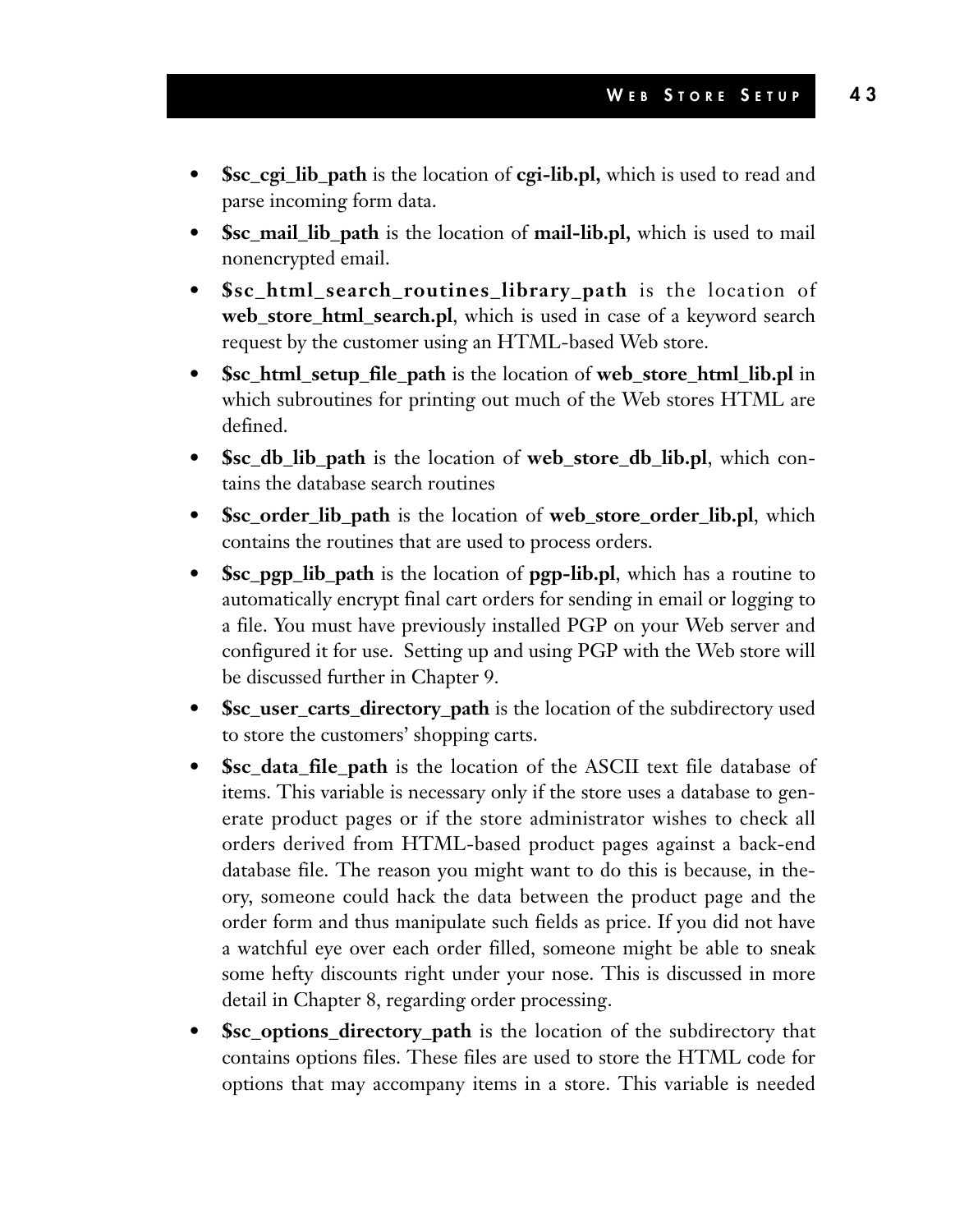only if you are using a database-based store. If you are using an HTMLbased interface, you will hard code the options HTML directly into the product pages themselves.

- **Ssc\_html\_product\_directory\_path** is the location of the subdirectory containing the HTML product pages and/or other HTML pages that aid in store navigation. Such aid is needed for both the HTML and database-based stores because list of product pages (without products but with lists of links that point to products) are used by both the HTML stores and the Database stores.
- **\$sc\_html\_order\_form\_path** is the location of the HTML order form, which the customer will use to enter their shipping information.
- **\$sc\_store\_front\_path** is the location of the HTML front page for your store.
- **\$sc\_counter\_file\_path** is the location of the counter file that you will use to keep track of unique database row numbers for every item in the customers cart.
- **\$sc\_error\_log\_path** is the location of the flat-file error-log data file.
- **\$sc\_access\_log\_path** is the location of the flat-file access-log data file.
- **\$sc\_main\_script\_url** is the URL of **web\_store.cgi**. This can either be relative or absolute. Remember, this is a URL used by the Web browser. It is not a real directory path on your server.
- **\$sc\_order\_script\_url** is the URL of the script that processes orders. If you are using a secure server setup, you may need to store this in a secure directory other than the one the rest of the script is contained in. This can also be either relative or absolute.

### **Database Definition Variables**

These fields are used for the routines using the database-based version of the cart. They are also used for the HTML store if database verification of the products being ordered is turned on. Primarily, they define the format of your database so that the Web store script knows the location of each field of data. The most obvious need is for the script to know the field corresponding to an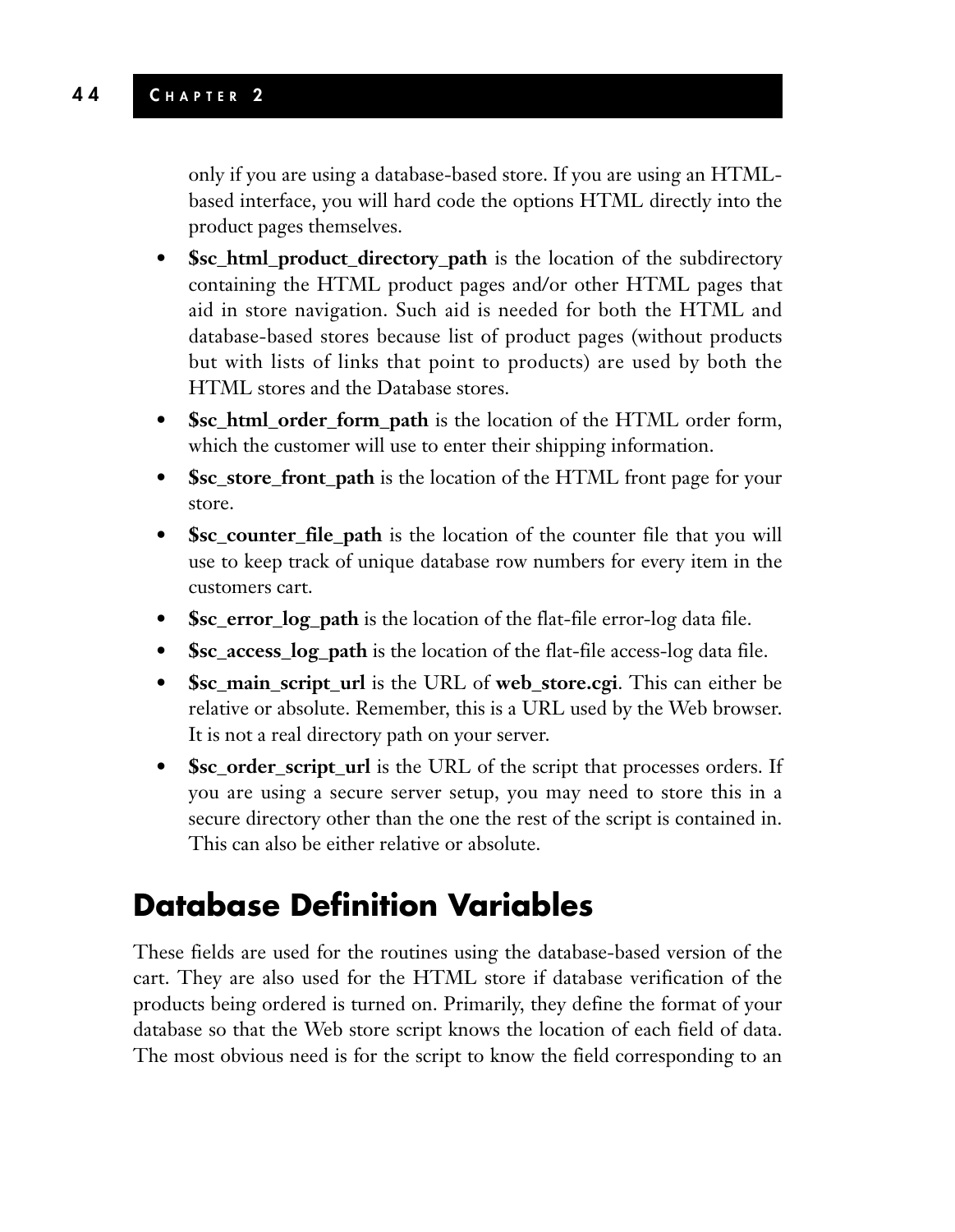in order to make price calculations on items that have been added to customers' carts. The variables are:

**• %db** is an associative array that contains a mapping of your own customer-defined fields to the index number of the fields as they appear in the flat-file database. For example:

| \$db{"product_id"}      | $= 0;$ |  |
|-------------------------|--------|--|
| \$db{ "product" }       | $= 1;$ |  |
| \$db{"price"}           | $= 2i$ |  |
| $\delta d b$ { "name" } | $= 3;$ |  |
| \$db{"image_url"}       | $= 4;$ |  |
| \$db{"description"}     | $= 5i$ |  |
| \$db{"options"}         | $= 6;$ |  |

The code given above shows that **product\_id** is the first field in the database. Remember, fields start counting at *zero!* An example of the database row corresponding to the above setup might be as follows:

```
001|Product 1|1.00|1|<IMG SRC = "1.gif">|Number
1|%%OPTION%%opt.html
```
- **@sc\_db\_display\_fields** is an array containing descriptive headers for fields in the database we wish to display to users when they do a query search. Notice that these headers need not include every field defined in **%db**. You may display only some of the information contained in the database row if you so desire. The array takes advantage of the indexes defined in **%db** and, in addition, each descriptive element in this array corresponds to the index numbers in **@sc\_db\_index\_for\_display**.
- **@sc\_db\_index\_for\_display** is an array containing the index numbers of the database fields that correspond to the **display\_fields** array. To access those index numbers, we just utilize the **%db** associative array. There must be one index number in this array for every descriptive element in **@sc\_db\_display\_fields**.
- **@sc\_db\_index\_for\_defining\_item\_id** is an array containing the database fields that correspond to the fields from the database that you wish to associate with a customers cart when they select that item for purchase.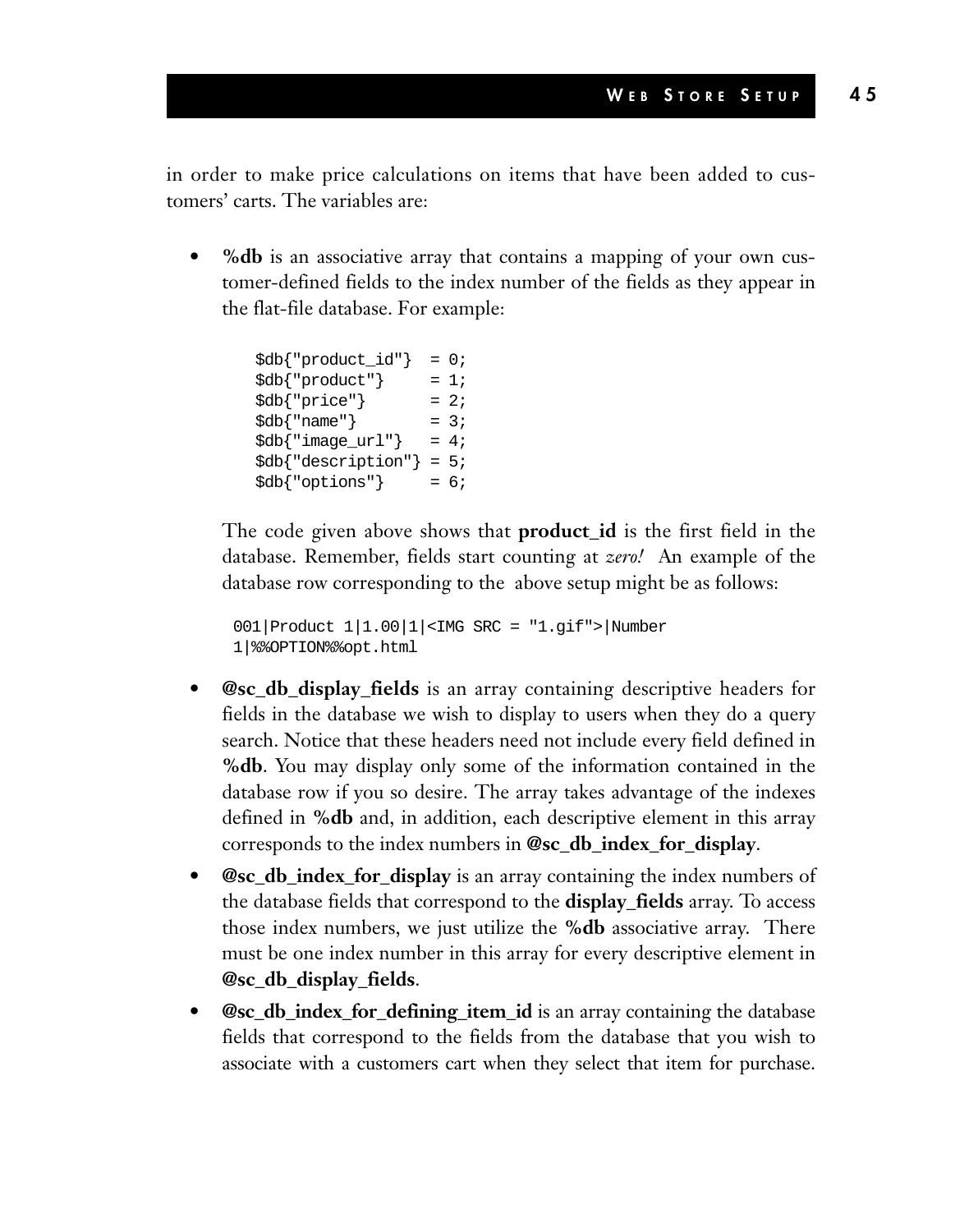These will be used to determine which fields will make up each item row in the customers cart. If you do not put a database field in this array, it won't be put in the cart nor will be available for display when customers view their cart contents. However, it is essential that the price and options database fields become incorporated into the cart because these are used for cart subtotal calculations.

- **\$sc\_db\_index\_of\_price** is an index to the field in the database that contains the price. This is used by the Web store to decide how to calculate and display money. In the example above, this value would be 2. Remember that even if you do not display price, its location must still be defined here.
- **@sc\_db\_query\_criteria** is an array containing the criteria that can be used to search on the database with. This is a powerful search mechanism. The array contains pipe-delimited fields inside each list item. These fields are discussed in detail in Chapter 5. The fields are the following:
- **1.** *Form variable name* This is the variable name which you want to associate with the Name parameter of any form field you use to gather customer data. For example, if you have the following text box for getting a keyword:

```
<INPUT TYPE = text NAME = keywords>
```
then the form variable **Name** would be **keywords**.

- **2.** *Index into the database that this criteria applies to* This list corresponds to the **%db** associative array in the same way that **@db\_index\_for\_display** does. Thus, if you want the Description and Name fields to be searched by keyword, the form\_data Name would be **keywords** as above and the index into the database would be "3,5".
- **3.** *Operator for comparison* This field is used by the script to determine what logical criteria to apply when searching the database. Possible values include:  $>$ ,  $<$ ,  $>$ =,  $<$ =,  $=$ ,  $=$ , and  $!=$  (not equal). The operators are compared the following way:

form\_variable OPERATOR database\_field\_value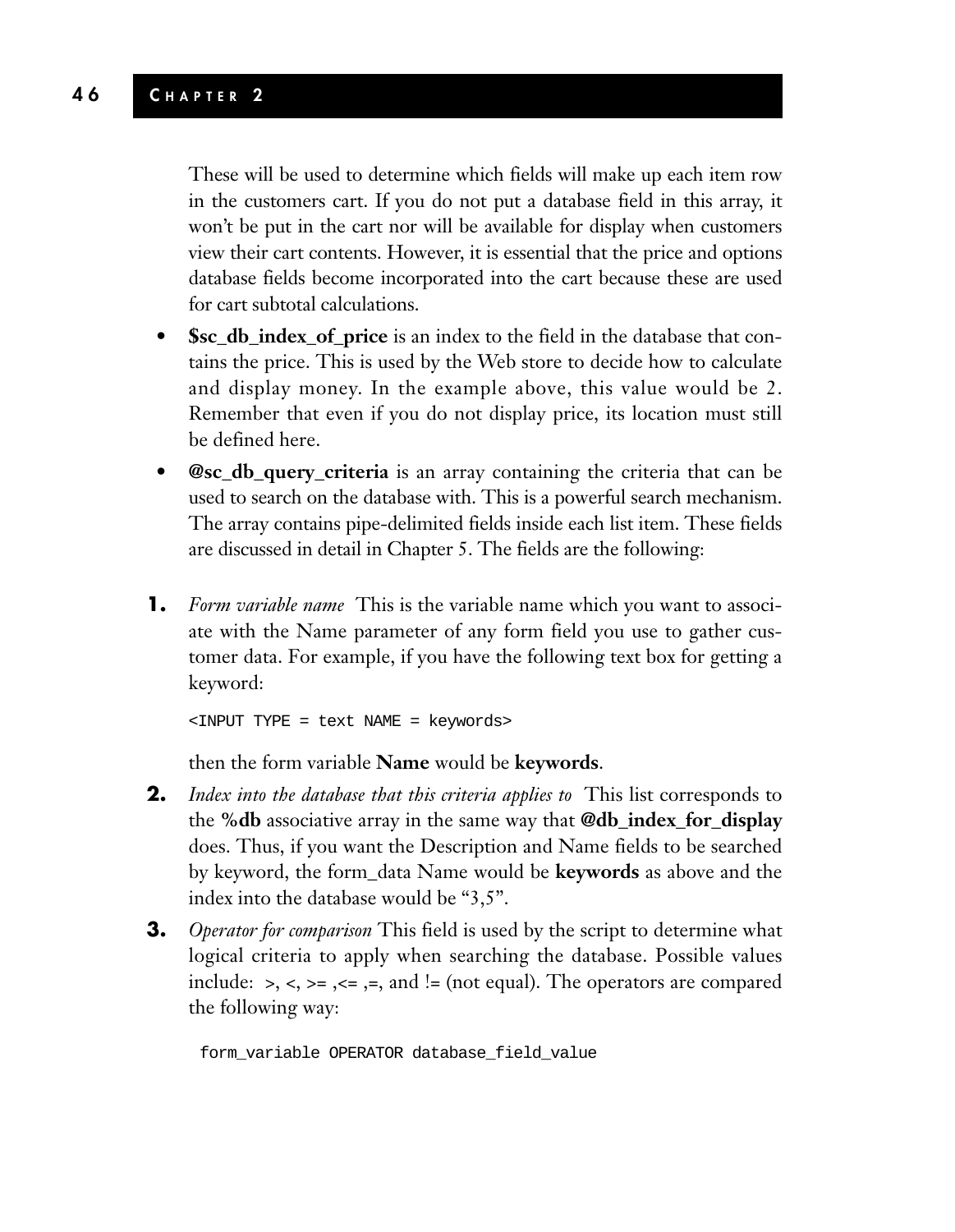That is, field 1 described above is the left side of the operator and field 2 is the right side of the operator.

**4.** *Data type of the field* This field determines how the operator in field 3 gets applied to the data. The data type can be: date, number, or string If the data type is a date, then the operator for comparison is done after the form value and the fields being compared in the database are converted to dates. If the data type is a number, then the operator for comparison is based on numerical Perl if operators (>, <, ==, etc.). If the data type is a string, then the operator for comparison is done based on string Perl if operators (gt, lt, eq, ne, etc.) with one exception. If the datatype is a string and the operator is =, then the search that is performed becomes a more flexible search using the following logic.

First, all the words in the customer-supplied search string are split apart and searched as separate keywords in the text of the fields. By default, the search on "string = string" is a pattern-match search and is not case-sensitive. If you want this special string, "=" combination searching to be case-sensitive and to match on whole words only, you must set up two new form variables: "case\_sensitive" and "exact\_match."

If "exact\_match" is "on" (the value of a checked checkbox) then the combination of string,"=" in the query criteria array will match on whole words only. If "case\_sensitive" is "on" then the combination of string,"="in the query criteria array must have matching case values (upper/lower).

This has been a lot of logic all at once. Perhaps a few examples are in order. They will demonstrate the three main cases that you generally want to set up a **query\_criteria** array for:.

#### *Case 1*

General keyword search through the database.

Set the first field equal to your keywords form variable (keywords). You will need something like the following in your HTML page:

```
<INPUT TYPE = "text" NAME = "keywords"
      SIZE = "40" MAXLENGTH = "40">
```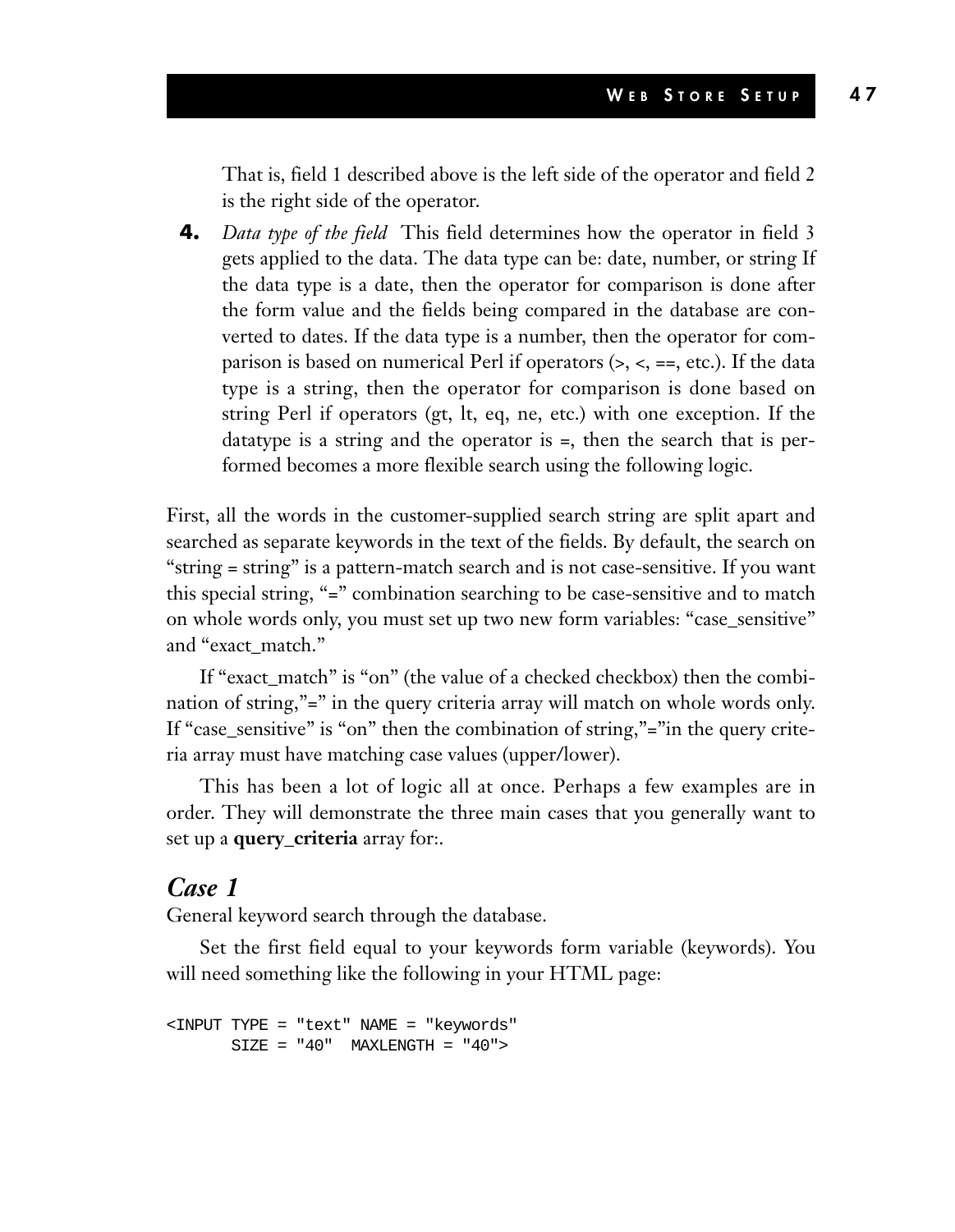#### **4 8 C HAPTER 2**

Next, set the second field equal to the field numbers of the database file you want to search. Since you are going to do a keyword search through multiple fields in the database, you want to comma-delimit these For example, assume that we use the sample **%db** defined a few pages back. We might use 1,3,5,6 where database fields 4 and 2 are not searched by keyword. After all, why would we want to keyword search on price and image URL?

Finally, set the operator to **=** and the data type to **string** so that the keyword search is done using pattern matching and is case insensitive. Then **@sc\_db\_query\_criteria** would be equal to:

```
("keywords|1,2,3,4,6|=|string)
```
With this setup, when a customer submitted a keyword like **letter a**, the script would search fields 1, 3, 5, and 6 in that database.

#### *Case 2*

Suppose you just want to do a search on a product category and include that search term within URLs in a front page such as the following:

web\_store.cgi?product=Vowels

In Chapter 4 you will see that this is in fact how we develop product pages on the fly for the Database store.

First, set the form variable equal to the above product. Second, set the second field equal to the field in the database corresponding to a product name (eg 1). Then, set the operator to **=**, and the data type to **string** to do a keyword search that is case insensitive. After these changes, **@sc\_db\_query\_criteria** would be equal to:

```
('product|1|=|string")
```
#### *Case 3*

Finally, suppose you want to make a frontpage form in which several fields in the database are being searched for different types of keywords (or key numbers). That is, suppose you want to allow the user to search on a price range,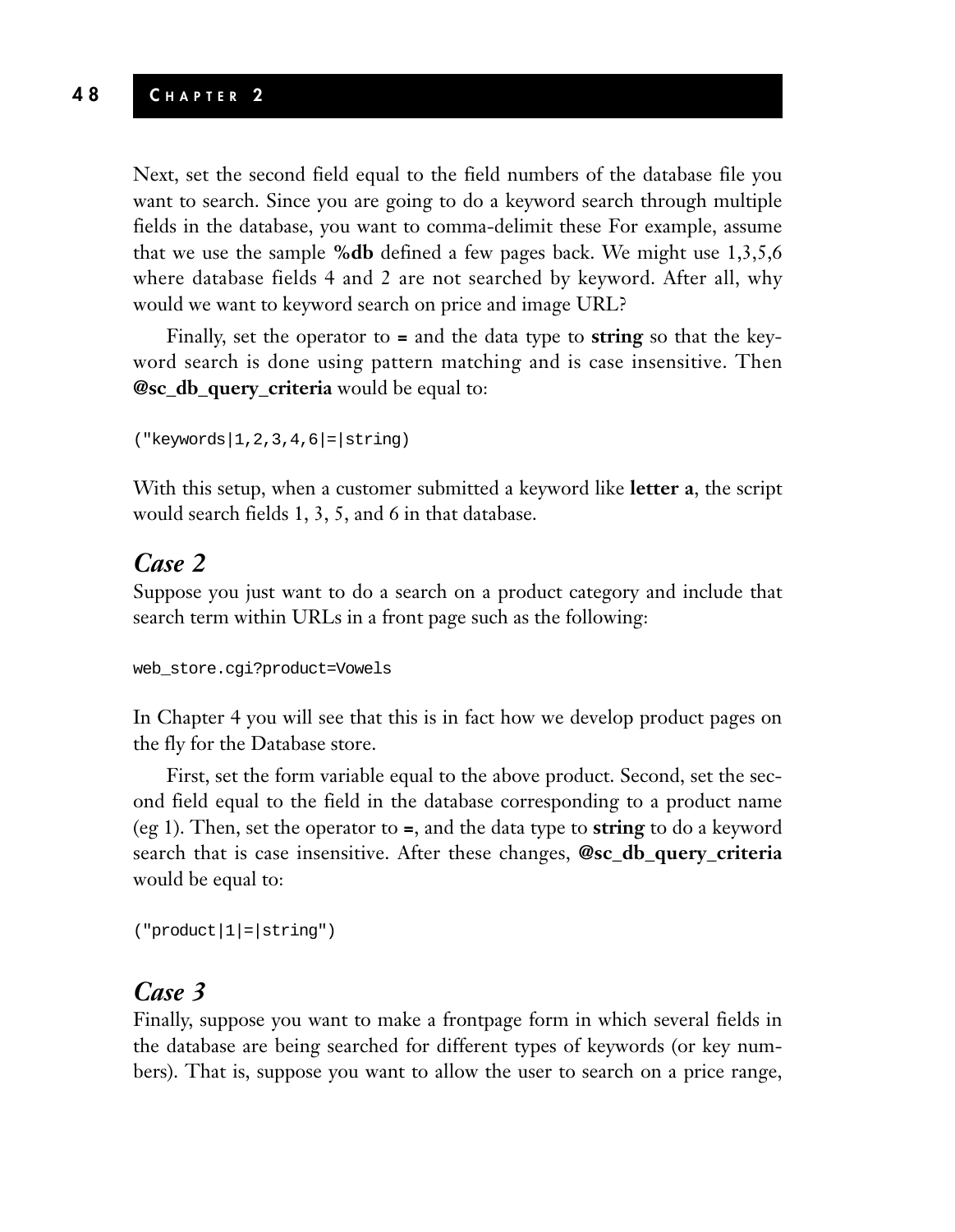plus do a keyword search on the description field. To solve this problem, **@sc\_db\_query\_criteria** would be set equal to

```
("price_low_range|2|<=|number",
"price_high_range|2|>=|number",
"description|5|=|string");
```
Notice that we set up two form variables for allowing the price range searching. This is because we need to allow the customer to enter both the low range and the high range of the price they want to search for (assuming that price is database field number 2). Note, also, that the **price\_low\_range|2|<=** means that the database row returns a match if and only if the value of the price low\_range form field is less than or equal to the value of field 2 in the database row.

Thus if you have a database row with a price of \$15.00, then entering the low range as **10.00** in the form field will return a match because 10.00 is less than 15.00, but if you enter a low range of **16.00**, a match would not be returned because 16.00 is not less than or equal to 15.00.

Finally, we set the description form variable to be a keyword (=,string) search on database field 5. The form itself would have these fields as HTML:

```
Lowest Price To Search For:
<INPUT TYPE = "text" NAME=price_low_range VALUE = "">
Highest Price To Search For:
<INPUT TYPE = "text" NAME=price_high_range VALUE = "">
Enter Keywords To Search For In Description:
<INPUT TYPE = "text" NAME=description VALUE = "">
```


Only criteria that is entered on the form is queried against. If the customer leaves one or more fields blank (or you neglect to place them on the form), then those fields never get queried.

Of the criteria entered on the form, all the criteria must be satisfied for that row before the row will be considered safe to display to the customer.

The same goes for the **string,=** data type, operator combination (special case for keywords). When the string is split into keywords separated by white space, all the keywords must be found in the database field before the program will consider it a valid match.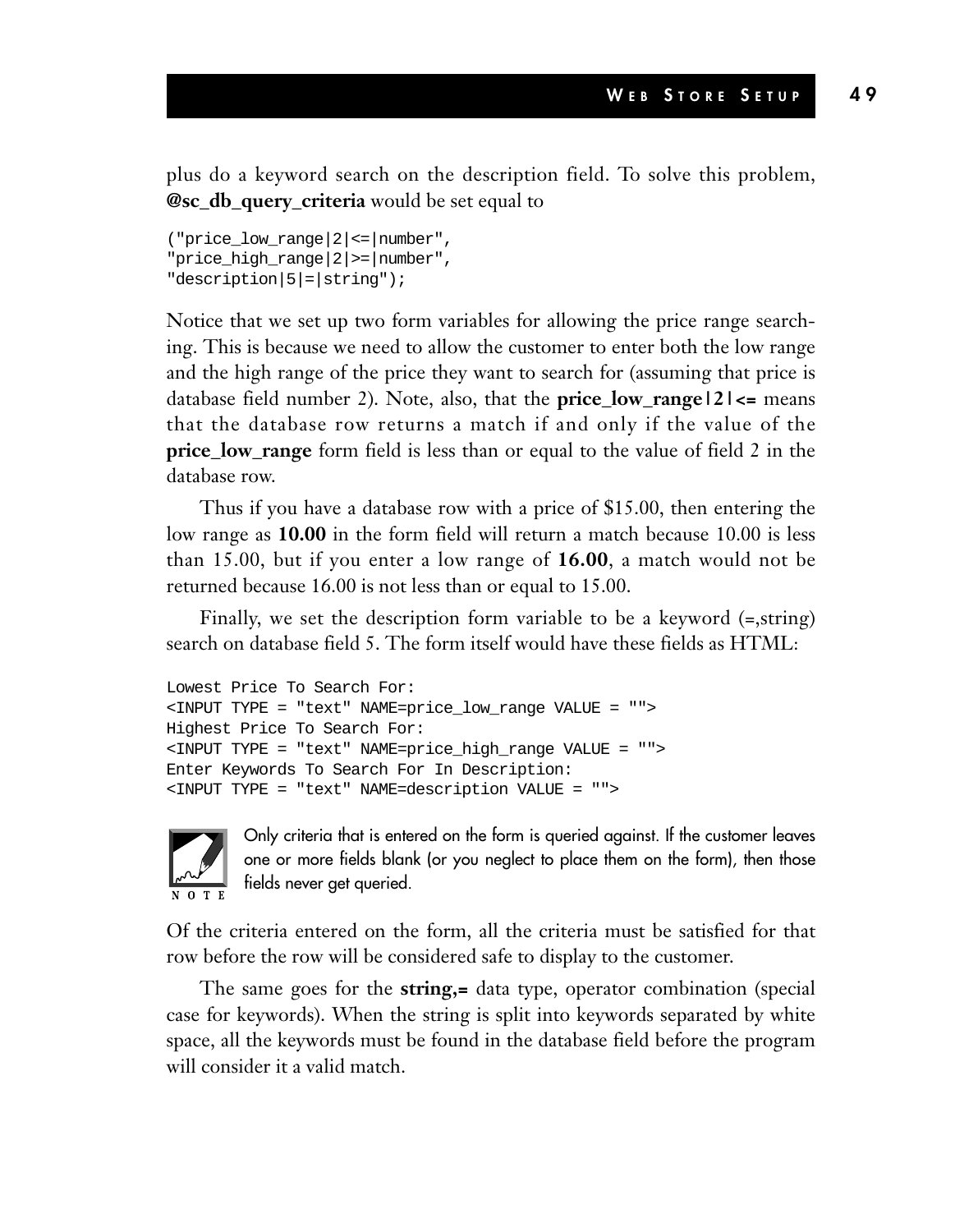This logic is there because we want to provide the capability of letting users narrow down the query as they enter more data into the form. This query logic is covered in more detail in Chapter 5.

**\$sc\_db\_max\_rows\_returned** is the maximum number of rows you will allow to be displayed to the user as the result of a query. If the query gets above this number, the customer is presented with a message letting them know that they need to narrow their query down.

### **Cart Definition Variables**

These variables define the structure of the customer carts.

The **%cart** associative array is similar to the **%db** associative array except that it is specific to the structure of the customers cart. It is defined via the following steps.

First, the first field is always the quantity of the purchased item. Subsequent fields are the same fields defined in the **@sc\_db\_index\_for\_defining\_item\_id** variable. This is done because whatever is defined in this array, becomes the part of the product defined in the customers cart. The field before the next to last always contains the options that the customer has chosen. The next to last field is always the price after options have been calculated in with the normal price. Finally, the last field is always a computer-generated, unique identifier to distinguish cart line items from each other.

If we use the same **%db** definition from the last section, and define **@sc\_db\_index\_for\_defining\_item\_id** as follows:

```
@sc_db_index_for_defining_item_id =
  ($db{"product_id"} ,
   $db{"product"} ,
   $db{"price"} ,
   $db{"name"} ,
   $db{"image_url"} ,
   $db{options} );Scc 3 bot
```
Then we would set the **%cart** associative array as follows:

| $\text{Scart}$ $\{$ "quantity" $\}$ | $= 0$  |
|-------------------------------------|--------|
| $\text{Scart}$ {"product_id"}       | $= 1i$ |
| $\text{Scart}$ { "product" }        | $= 2i$ |
| $\text{Scart}$ {"price"}            | $= 3i$ |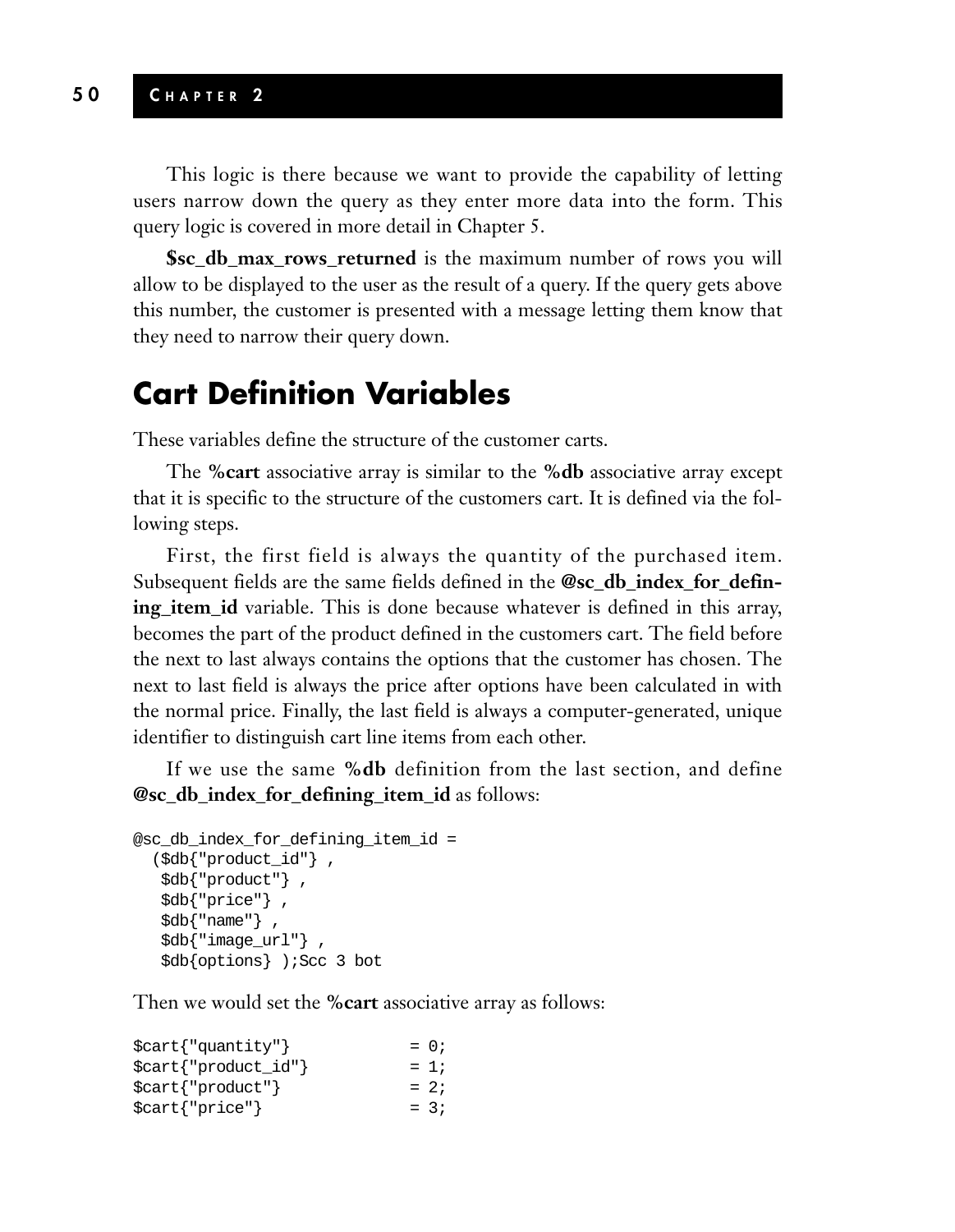```
\text{Start} \{ \text{"name"}\} = 4;
$cart{}' "image_url" } = 5;
$cart{}' = 6;
$cart['price after options'] = 7;$cart{' "unique_cart_line_id"} = 8;
```
- **\$sc\_cart\_index\_of\_price** is the original database price of the item, which in this example is 3.
- **\$sc\_cart\_index\_of\_price\_after\_options** is the price after the customerselected options have been chosen—which, in the above example, equals 7.
- **\$sc\_cart\_index\_of\_measured\_value** is the index value of whatever field you want to use as a measured value in other calculations (specifically for calculating such things as shipping). For example, you may have a weight field that you wish to total in the cart so that the shipping cost changes with weight. Complex shipping logic is covered in Chapter 8.
- **@sc\_cart\_display\_fields** is an array containing the descriptive names of the headers for displaying the cart fields. This follows the same logic as **@sc\_db\_display\_fields** but is specific to **%cart** instead of **%db**.
- **@sc\_cart\_index\_for\_display** is an array containing an index into the cart for every field to be displayed to customers when they are viewing their own carts. These numbers must correspond to the descriptive names in **@sc\_cart\_display\_fields**.
- **\$sc\_cart\_index\_of\_item\_id** is the index to the unique product i.d., which in the example above is equal to 1.
- **\$sc\_cart\_index\_of\_quantity** is the index to the field of the the customersubmitted quantity for the item they are currently purchasing, which in the example above is 0. Remember, fields start counting at zero in Perl.

### **Order Form Definition Variables**

The nuts and bolts of custom designed order form logic is covered in depth in Chapter 8. However, a brief overview appears here:

**• %sc\_order\_form\_array** is the associative array of form variables, used on the order form to send in an order, such as asking for the user's name, address, and more. It maps a form field name with a descriptive name so that a legible email will be produced later.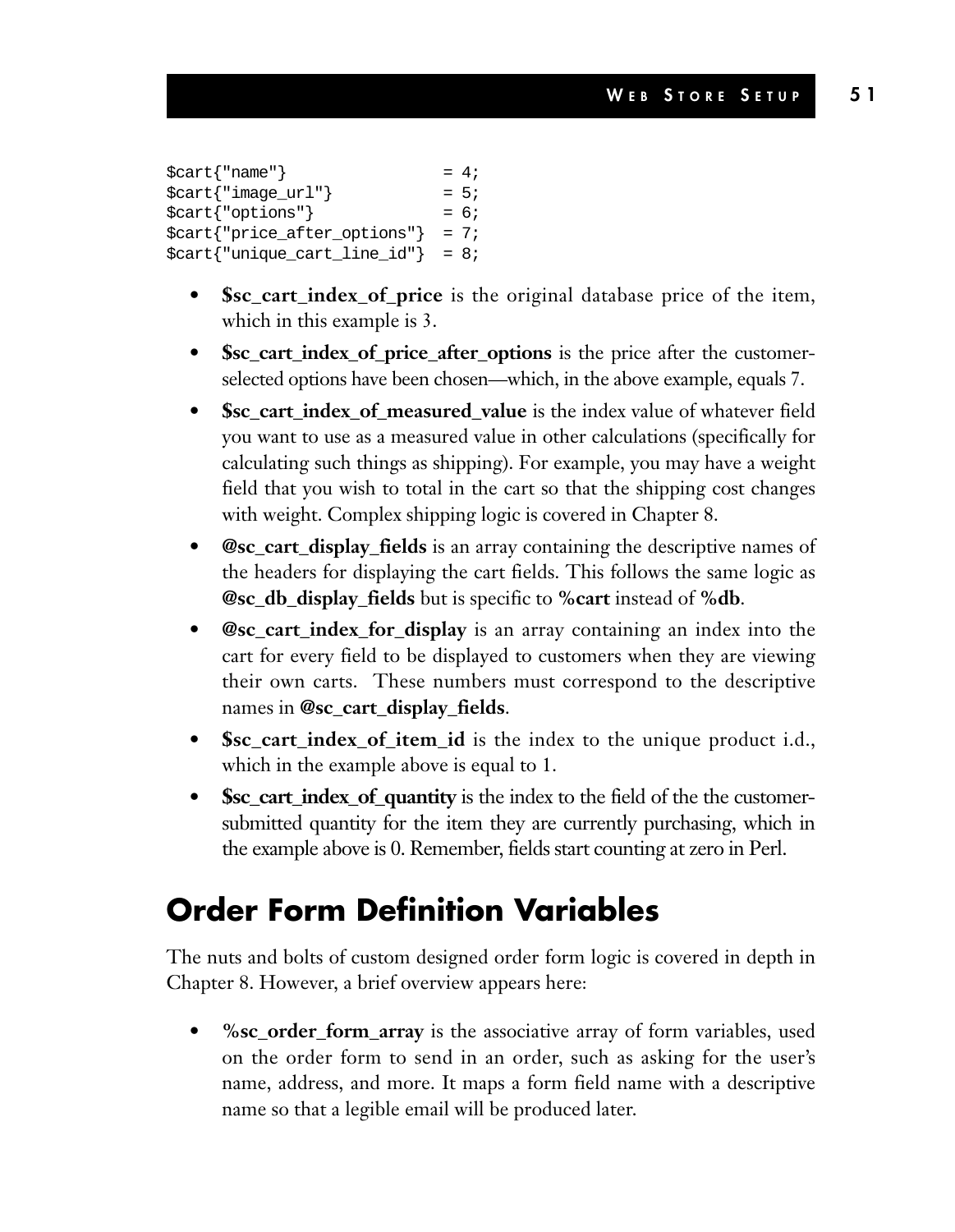#### **5 2 C HAPTER 2**

- **@sc\_order\_form\_required\_fields** is an array containing the form field names (as defined in **%sc** order form array) that are required fields. The order will not be processed without these field names being entered on the form.
- **\$sc\_order\_with\_hidden\_fields** is "yes" or "no." If you want to submit orders to another server or to a MAILTO: url, then you can use this option to make sure that hidden fields are actually generated with the contents of the cart in them.

The following variables tell the ordering part of the script how to calculate shipping, discount, and sales tax and in what order.

The values are numerical (1, 2, 3, or 0 if we do not want to process anything). First, we determine whether these item (sales tax, shipping, and discount) are even calculated at all at either the display order form or at the point where the order form has been submitted for processing (**process\_form**).

Variables that we do not calculate at a given time are given a value of 0 to show that they never enter into the calculation. Otherwise, they are given an order number of 1, 2, or 3 to show in what order they are calculated.

Here are the variables:

```
$sc_calculate_discount_at_display_form
$sc_calculate_discount_at_process_form
$sc_calculate_shipping_at_display_form
$sc_calculate_shipping_at_process_form
$sc_calculate_sales_tax_at_display_form
$sc_calculate_sales_tax_at_process_form
```
And below are a few examples of usage.

#### *Example 1*

We want shipping, discount, and sales tax to be calculated off of the original subtotal and then added to the subtotal all at once on the order form:

```
$sc_calculate_discount_at_display_form = 1;
$sc_calculate_shipping_at_display_form = 1;
$sc_calculate_sales_tax_at_display_form = 1;
```
Because they are all set to 1, they are all calculated at the same time and then added to the subtotal.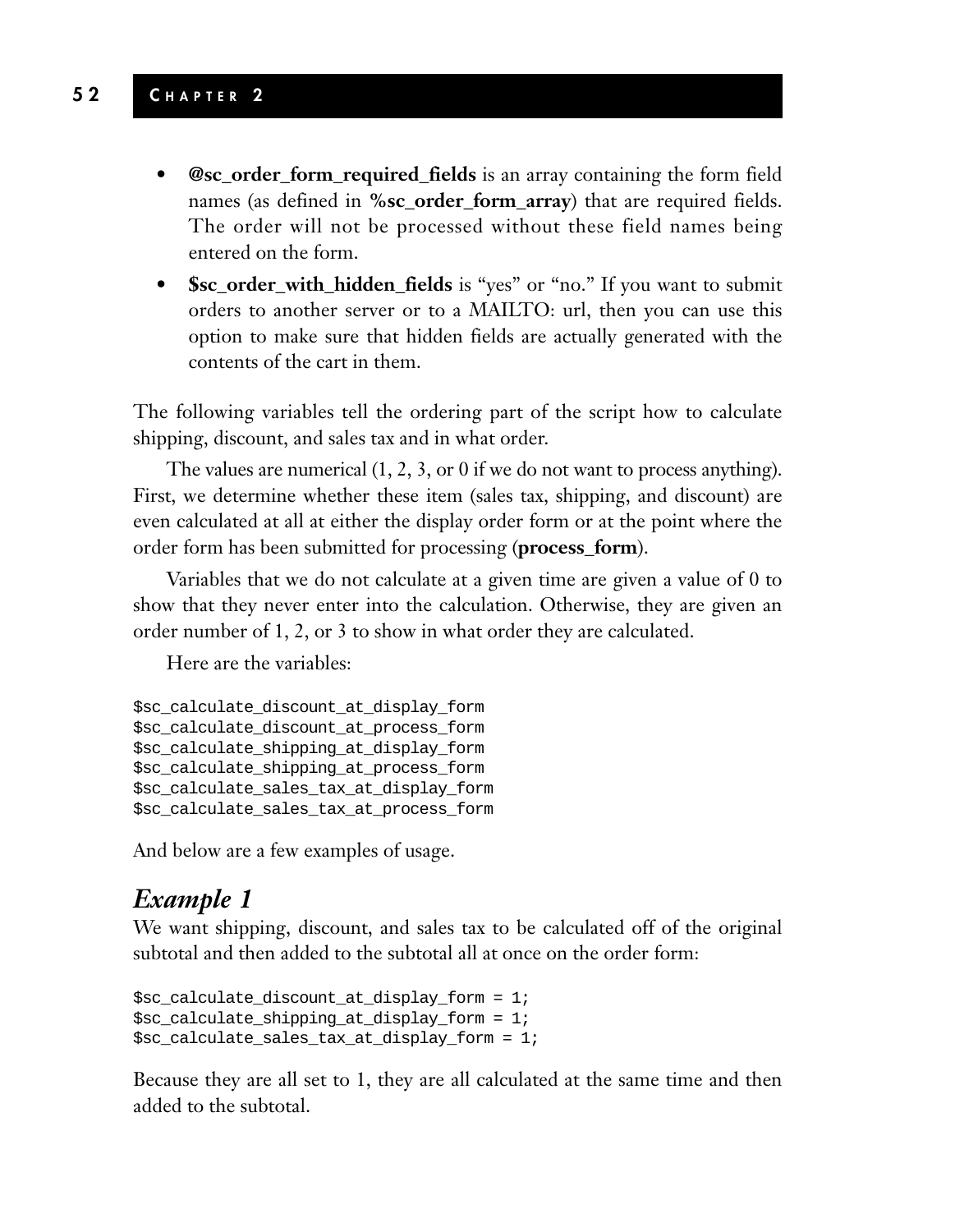### *Example 2*

We want the sales tax to get calculated first, added to the subtotal and then the discount and shipping gets calculated on the order form:

```
$sc_calculate_discount_at_display_form = 2;
$sc calculate shipping at display form = 2;
$sc_calculate_sales_tax_at_display_form = 1;
```
Because **sales\_tax** is 1, it gets calculated before the other values and then added to the subtotal. Then, the discount and shipping (value  $= 2$ ) are calculated together and added to the subtotal based on the subtotal from above.



If you are calculating something on the order form level, you need to calculate it on the **process\_form** level as well; otherwise, the information will not be sent with the order in email.



If a particular field such as shipping is dependent on the user entering a value into the order form, it cannot be calculated on the order form level. This is because the customer has not entered the form field value yet! Thus, you will need to set shipping to 0 at the **display\_form** stage but set it to the appropriate value at the **process\_form** stage since the customer will have, by then, entered the form value on the order form display.

- **@sc\_order\_form\_shipping\_related\_fields** is an array containing the names of those form variables on the order form that will be used in calculating shipping. If you are calculating shipping without regard to form values, leave this array empty.
- **@sc\_order\_form\_discount\_related\_fields** is an array containing the names of those form variables on the order form that will be used in calculating a discount for the customer. If you are calculating a discount without regard to form values, leave this array empty.
- **@sc\_shipping\_logic** is an array containing the logic for applying the shipping cost to the order. Each criteria is a separate list element. The fields within the criteria are pipe-delimited (1).

The values of the criteria are equal whole values (such as UPS or 5 or 11) or they can be ranges separated by hyphens  $(1-5, 1-,-5)$ . If a number is left off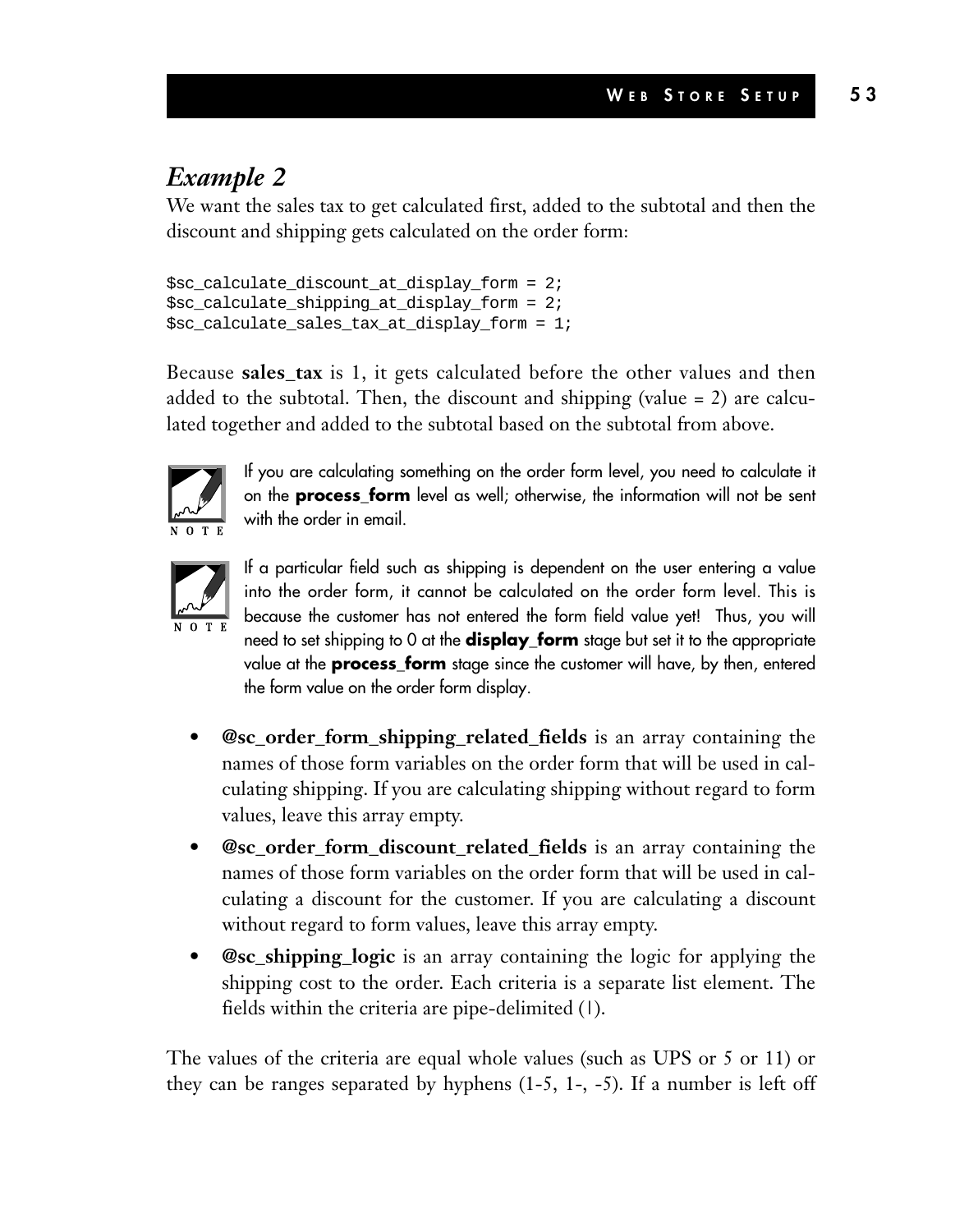#### **5 4 C HAPTER 2**

one end of the hyphen, then the range is open-ended up to the value defined by the hyphen. For example, 5- signifies anything greater than or equal to 5.

The first fields correspond to the fields in the **@sc\_order\_form\_shipping\_related\_fields** array. If this array is empty, then no fields in **@sc\_shipping\_logic** will correspond to the shipping.

The next field is the subtotal amount to compare against if you are determining shipping cost based on the total sum of money needed to purchase what is in the cart.

The next field after that is the quantity of items to compare against for determining shipping based on quantity.

The next field after quantity is the measured total of items based on the measured field index determined in the cart setup above.

The final field is the cost of the shipping if the criteria is matched in the above fields. If the value is followed by a % symbol, then the value of the shipping will be a percent of the current subtotal instead of a whole dollar amount.

Lets summarize this logic with a couple of examples. The first example will demonstrate a simple shipping based on quantity. The customer will simply choose items and the quantity of those items will determine the shipping price. Thus, **@sc\_order\_form\_shipping\_fields** will be empty because customers will not be able to change the shipping logic based on anything they fill out on the order form:

```
@sc_order_form_shipping_related_fields = ();
```
Next, we define the shipping logic:

```
@sc_shipping_logic = (|"|11-||5",
  "|1-10||10"
```
In this example, the related fields are empty, so the logic fields start with the comparison of the subtotal. There is nothing in the logic field for subtotal, so it is not compared in determining shipping.

The next field has **11-**, and this is the quantity comparison field, so the quantity must be eleven or greater. For the second row (**1-10**), the quantity is compared to see if it falls within the range of 1 through 10.

The next field is blank (measured value) and because it is blank, it never enters into the matching check.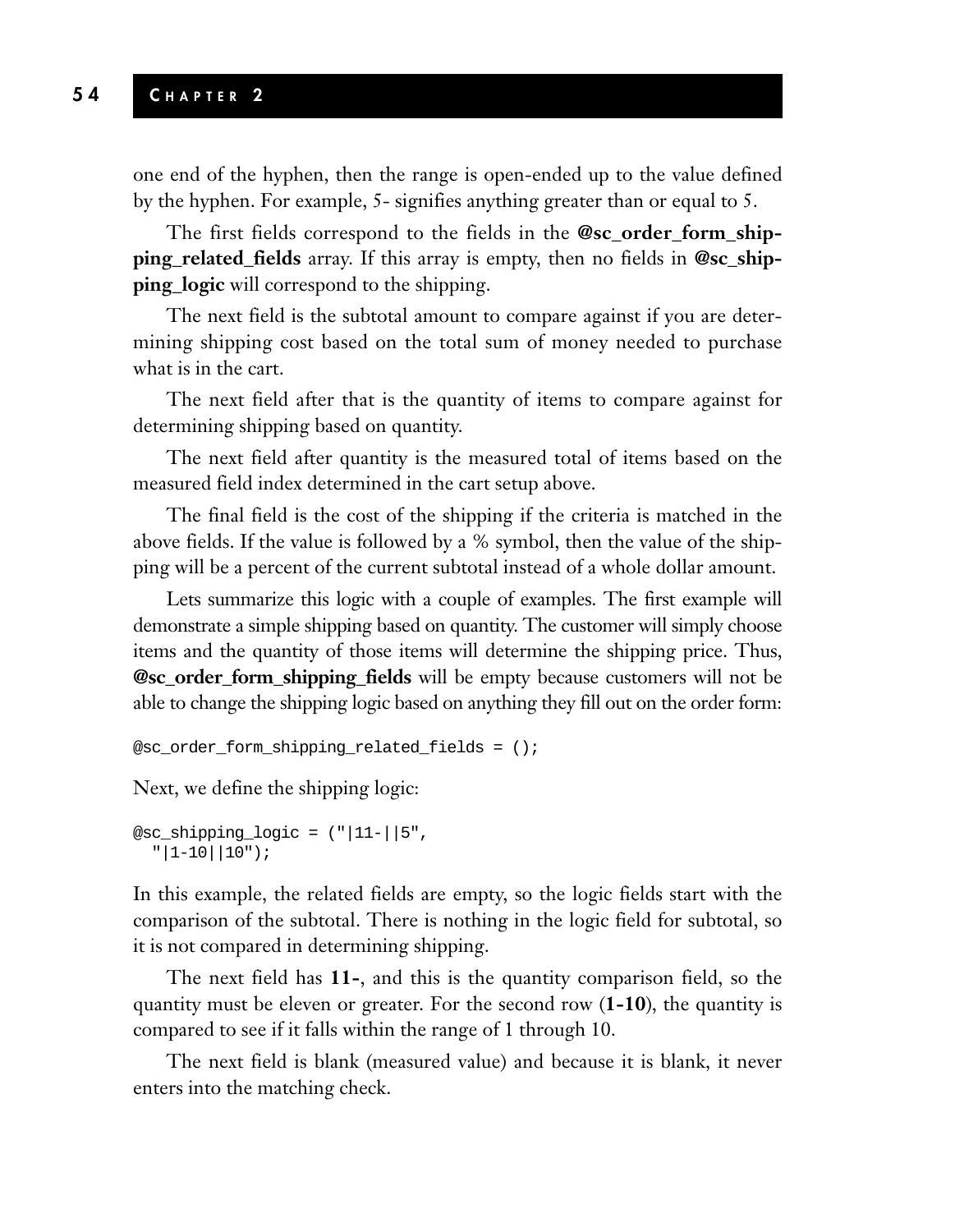The final values (5 and 10) for the elements of the array are the dollar amounts that the shipping would be if the criteria was satisfied on the row. Thus, if the quantity is **1-10**, the shipping is \$10.00. If the quantity is greater than or equal to 11, the shipping is \$5.00.

In the second example, shipping is dependent upon form variables. The client is able to choose between either UPS or FedEx. The shipping logic depends on which company the client chooses. Since the variable is customerdefined, we need the following form tag in the order form:

```
<SELECT NAME = "22-shipping">
<OPTION>UPS
<OPTION>FEDEX
</SELECT>
```
We will also need to define our setup variables as follows:

```
@sc_order_form_shipping_related_fields = ("22-shipping");
@sc_shipping_logic = ( "ups|1-10||5",
                       "ups|11-||10%",
                       "fedex|1-10||20",
                       "fedex|11-||30%");
```
Since there is one related form variable (**22-shipping**), the first field of the shipping logic is corresponds to the value of the **22-shipping** form variable. The rest of the fields are assigned in a manner similar to our first example..

If the form value of **22-shipping** is **UPS** and the quantity is greater than or equal to **1** and less than or equal to **10**, then shipping is \$5. If the form value of **22-shipping** is **UPS** and the quantity is greater than **11**, then shipping is 10% of the current subtotal for the cart. If the form value of **22-shipping** is **FEDEX** and the quantity is greater than or equal to **1** and less than or equal to **10**, then shipping is \$20. If the form value of **22-shipping** is **FEDEX** and the quantity is greater than **11**, then shipping is 30% of the current subtotal for the cart.

- **@sc\_discount\_logic** is an array containing the logic for applying a discount to the order. The discount is calculated as a dollar amount. Do not make the amounts negative. The Web store subtracts the values in this array from the subtotal when the discount is calculated.
- **\$sc\_sales\_tax** is the value of sales tax. For example, Maryland has 5% sales tax, so this would be **.05** for Maryland residents.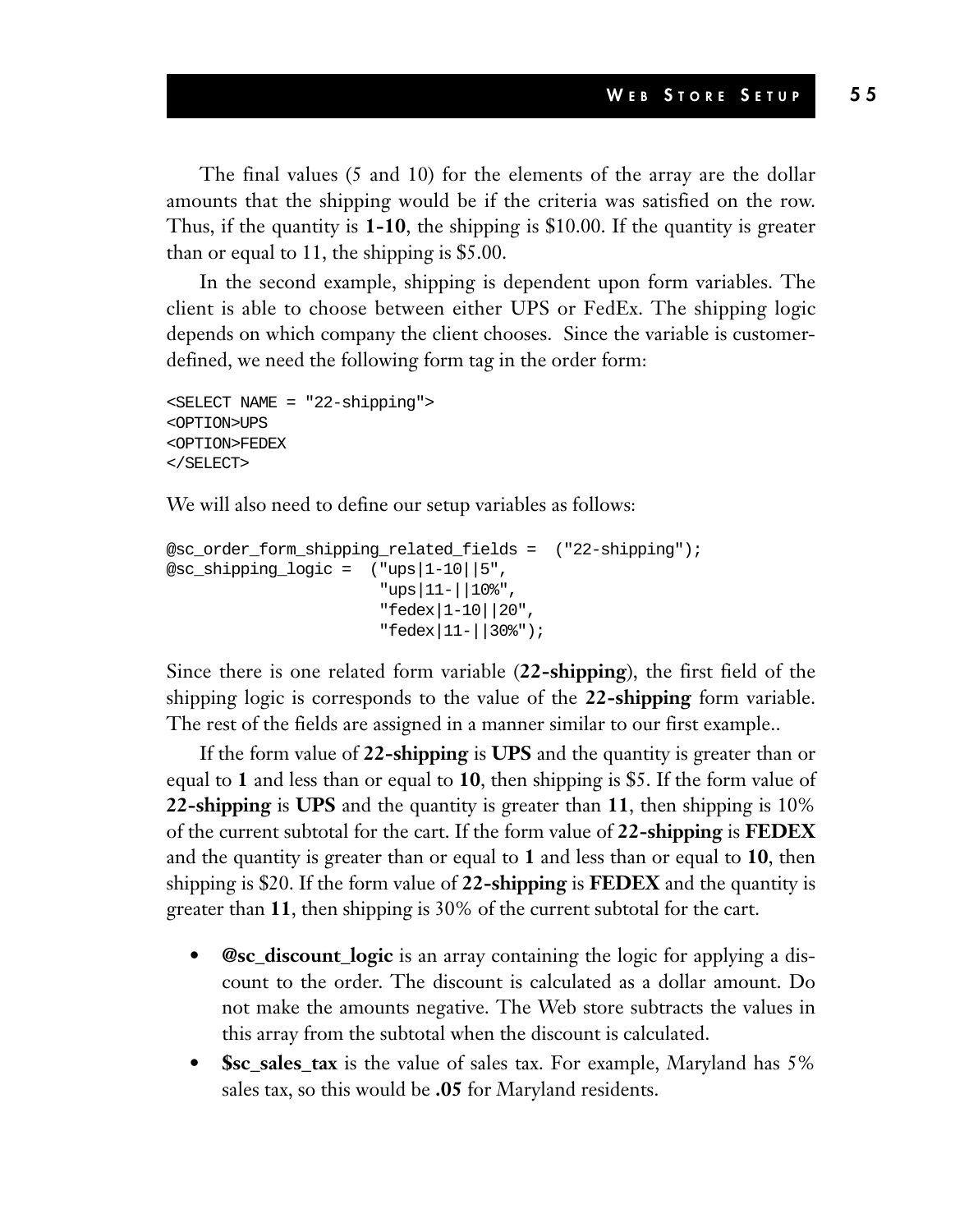- **\$sc\_sales\_tax\_form\_variable** is the name of a form variable that will be used on the order form to determine if the sales tax is applicable.
- **@sc\_sales\_tax\_form\_value** are the possible (case-insensitive) values that the form variable above should be equal to in order to apply sales tax (such as **md** or **maryland**) .
- **\$sc\_order\_email** is the email address to send orders to. Don't forget to escape any **@** signs. Thus:

you@yourdomain.com

must be written as:

youyourdomain.com

- **\$sc\_send\_order\_to\_email** should be set equal to **yes** if you want orders sent to the above email address.
- **\$sc\_send\_order\_to\_log** should be set equal to **yes** if you want the orders to be recorded in a local log file.
- **\$sc\_order\_log\_file** is the path and filename of the logfile where you want orders recorded if the above variable is **yes**.
- **\$sc\_order\_check\_db** should be set equal to **yes** if you want to use the database routines to double-check that the customer has not attempted to fool around with the database by entering in values for items based on form manipulation. If this variable is yes, the script double checks to see if the price in the cart is the same as the recorded price in the current database file.
- **\$sc\_use\_pgp** should be set equal to **yes** if you want to use the PGP library to communicate with PGP for encrypting orders. You must have previously installed PGP on your system and set up your public/private key pairs. This is discussed in Chapter 9.
- **\$sc\_pgp\_temp\_file\_path** is the path where you want the PGP program to generate temporary files. This should be a directory that is writable to the Web server.

### **Store Option Variables**

**• \$sc\_use\_html\_product\_pages** defines whether or not you want the script to be an HTML or Database store. If you set this to **yes**, the script will generate navigation using predesigned HTML pages in the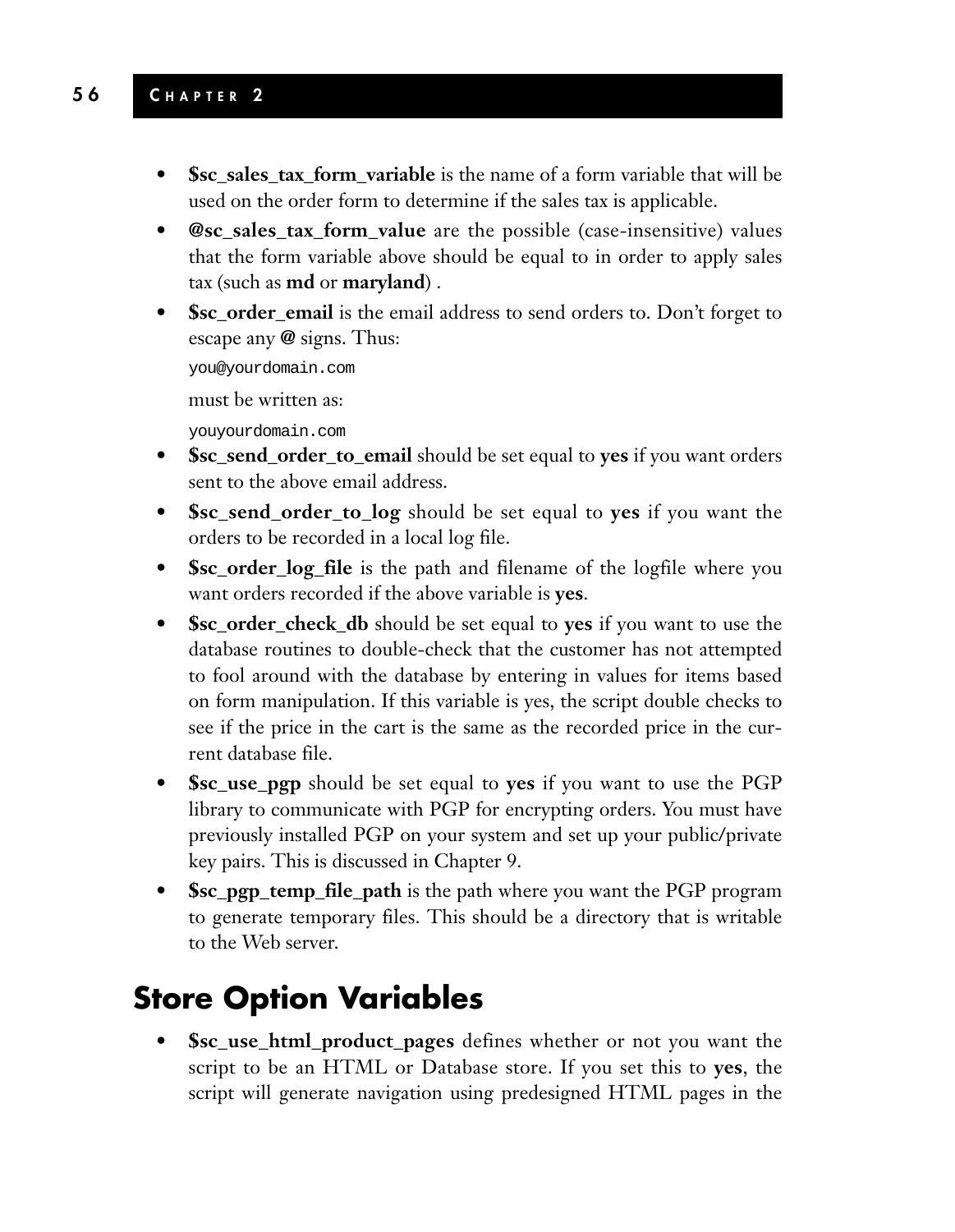Html/Products subdirectory. If you set it to **no**, it will generate product pages dynamically from the d**ata.file** in the **Data\_files** subdirectory.

- **\$sc\_should\_i\_display\_cart\_after\_purchase** determines where the customer will go when they hit the **add this item to my cart** submit button. If this variable is set to **yes**, the customer will be sent to the cart display page where they can see the current contents of their cart (including the new item). If you set this equal to **no**, the customer will be sent back to whatever product page display they were just at with a note at the top of the page reminding the customer that the item had been added to the cart.
- **\$sc\_shall\_i\_let\_client\_know\_item\_added** defines whether or not the customer should be specifically told that the items they just ordered were added to the cart. If it is set to **yes** they will be told that items have been purchased. This is useful in the case that **\$sc\_should\_i\_display\_cart\_after\_purchase** has been set to **no** because then customers have some feedback after being transported back to the page from which they just ordered (Figure 2.1).

| Your order has been added to your cart! Thank you!<br>Word Warehouse! |                                                                                      |  |
|-----------------------------------------------------------------------|--------------------------------------------------------------------------------------|--|
|                                                                       |                                                                                      |  |
|                                                                       | You got it, the world renowned word "Extropy" for the low base price of \$15.93.     |  |
| I.                                                                    | You got it, the world renowned word "Emergence" for the low base price of<br>\$15.98 |  |
|                                                                       | You got it, the world renowned word "Cyberia" for the low base price of \$15.93.     |  |

**Figure 2.1** Customer feedback after order placement.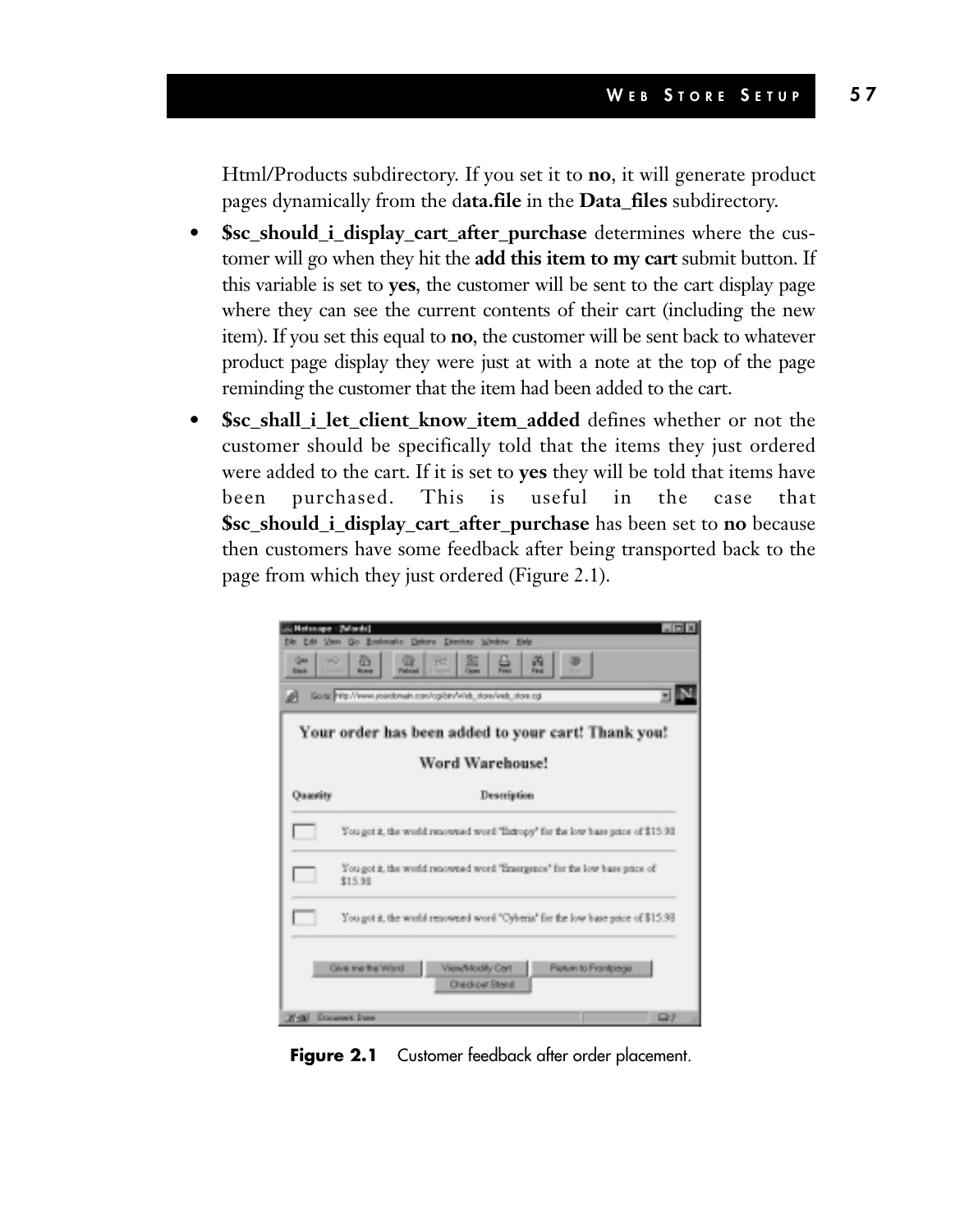- **Ssc\_item\_ordered\_message** is the message that the customer receives if you have set **\$sc\_shall\_i\_let\_client\_know\_item\_added** equal to **yes**.
- **Ssc** shall i email if error defines whether or not the administrator receives an email whenever an error occurs. If this is set to **yes** the administrator will receive email whenever an error occurs during the processing of the script. If it is set to **no**, the administrator will receive nothing in email but is still free to review the error logs if the variable below is set to **yes**.
- **\$sc\_shall\_i\_log\_errors** defines whether or not the script should log errors when they occur. If it is set to **yes**, all errors will be logged in the **error.log** file. If it is set to **no**, no logging will occur.
- **\$shall\_i\_log\_accesses** defines whether or not the script will log new access to **access.log.** If the variable is set to **yes**, all new accesses will be logged. If it is set to **no**, no accesses will be logged. Be careful with your log files. They may grow quickly so you may want to review them often and, if necessary, rotate them at some regular interval.

### **HTML Search Variables**

These variables are used by HTML-based Web stores for document search requests:

- **\$sc\_root\_web\_path** defines the actual location of the HTML product pages that are being searched for keywords. This is not a URL, it is the actual path of the root HTML directory as the server would see it.
- **\$sc\_server\_url** is the URL to the root HTML directory of product pages.
- **@sc\_unwanted\_files** is the list of all file extensions which should not be searched by the HTML search routines. Thus, if **.cgi** is in the list, the keyword search routine will not search any file with the file extension **.cgi**. Of course, you really should not store anything but HTML product pages under your HTML root directory.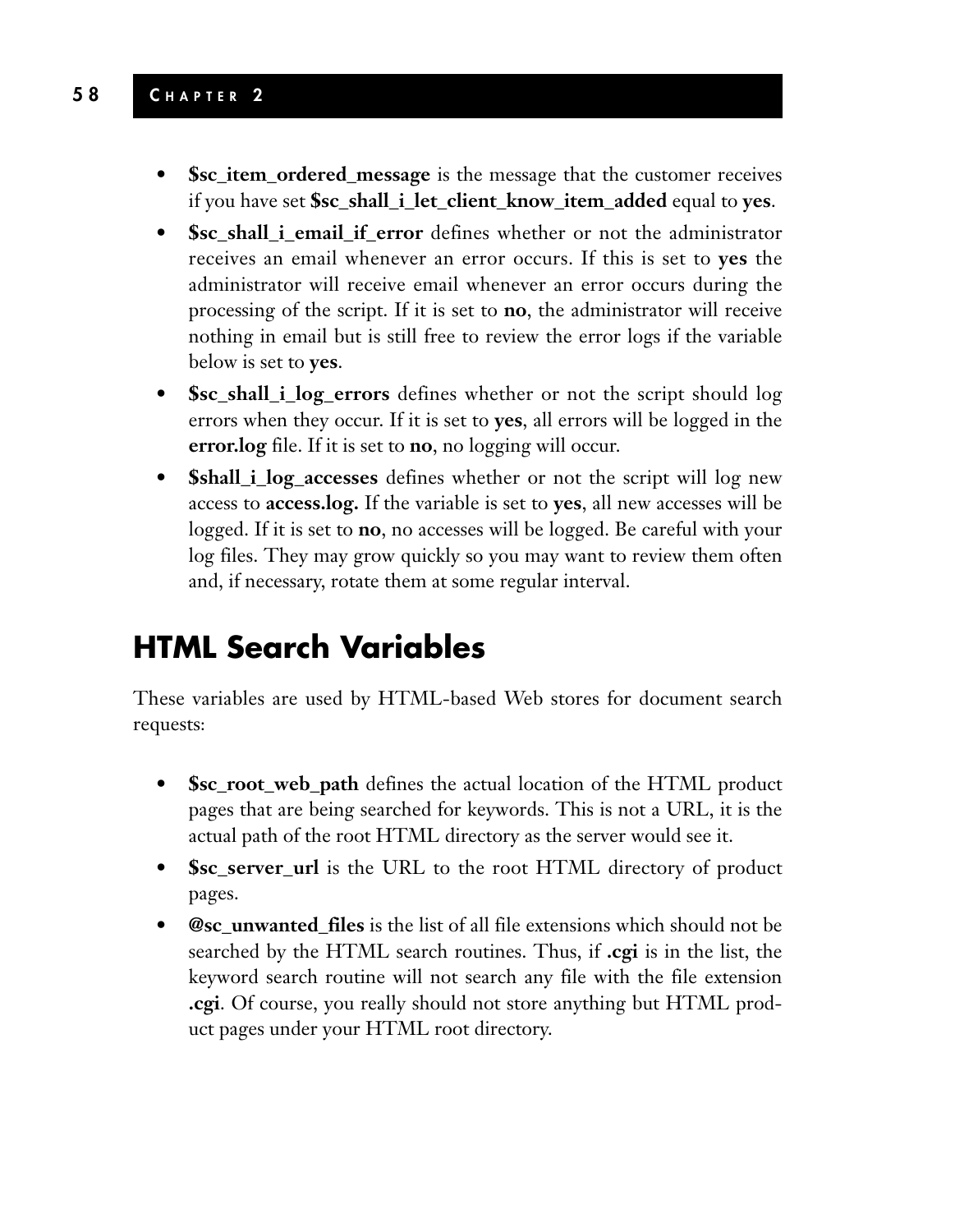### **Error Message Variables**

- **\$sc\_page\_load\_security\_warning** is the content of the error message sent to the browser window if someone attempts to view files that do not satisfy the **@acceptable\_file\_extensions\_to\_display** test.
- **\$sc\_randomizer\_error\_message** is the error message displayed to the browser if the application is not able to find a unique cart i.d. number.

### **Miscellaneous Variables**

- **\$sc\_admin\_email** is the email address to which error notifications are sent.
- **\$sc\_shall\_i\_email\_if\_error** is **yes** if you want to email to **\$sc\_admin\_email** if an error occurred. Do not forget to escape any **@** signs in the **\$sc\_admin\_email** variable. Thus:

you@yourdomain.com must be written as: youyourdomain.com

- **@acceptable\_file\_extensions\_to\_display** lists the extensions that you will allow this application to display to the browser window. The goal is to restrict browsers to the absolute minimum files possible so that their ability to hack is limited to files that are publicly available anyway.
- **\$sc\_money\_symbol** is the monetary symbol that you would like to display with prices. Make sure to escape the dollar sign (\$) if you wish to use that symbol. Thus:

```
$sc_money_symbol = "";
is the correct syntax, not:
$sc_money_symbol = "$";
```
**• \$sc\_money\_symbol\_placement** defines whether or not you want the amount to be placed in front or in back of the money symbol. If you set this variable equal to **back,** the monetary symbol will be placed after the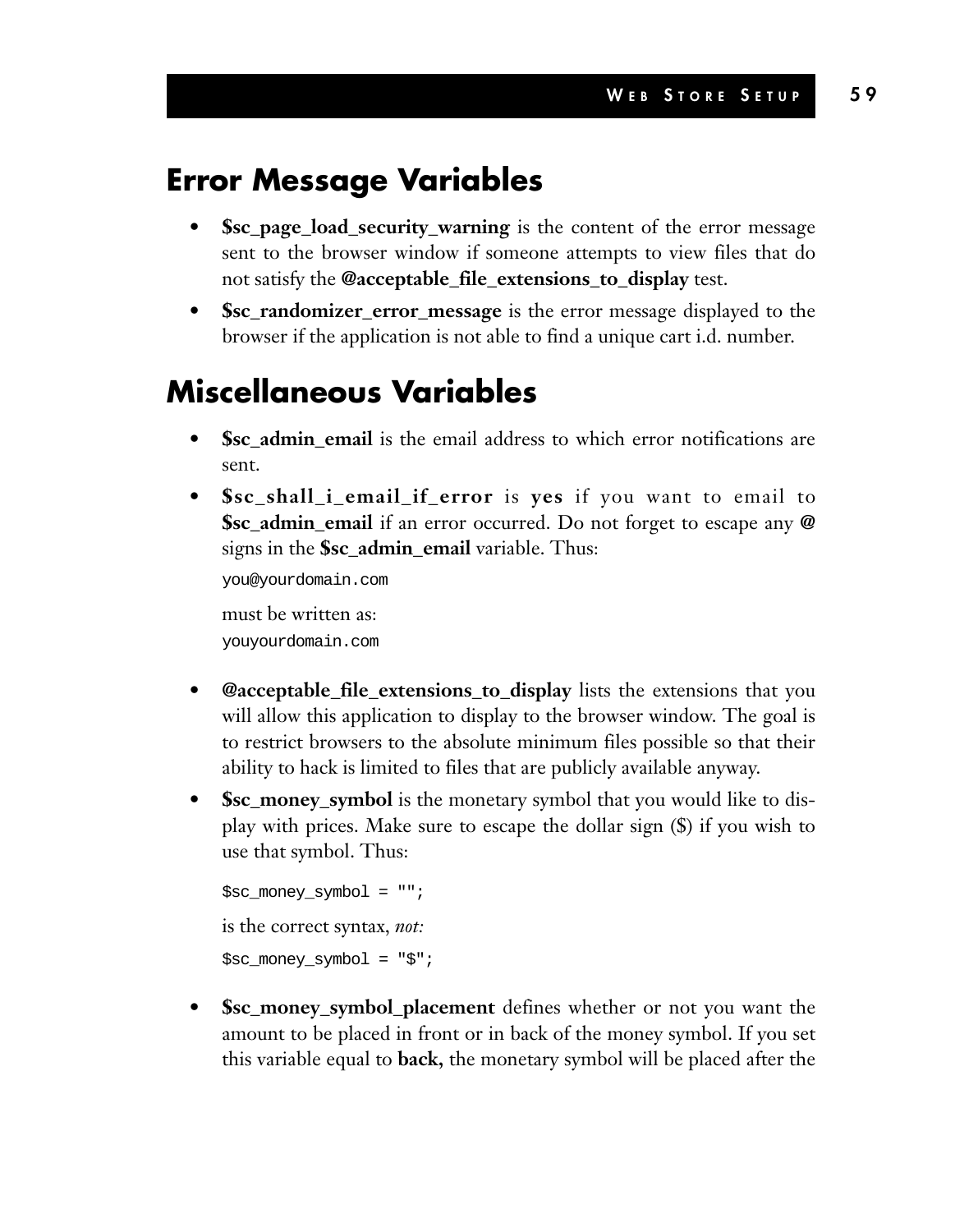number. If you set it to **front,** it will be placed in front. Thus, you might have \$12.56 (front) or 12.56 \$US (back).

- **\$sc\_current\_century** is the current century. Note that if the year is 1997, you should set this value to **20**. The script will subtract one from this number when it prints out the current year.
- **\$sc\_number\_days\_keep\_old\_carts** defines how long old carts are kept in the **User\_carts** subdirectory. The trick to this is that you want to leave carts in the directory long enough for the clients to finish shopping, but not so long that your hard disk usage gets too large. We recommend the compromise of half a day, which is writen as **.5.**
- **\$sc\_no\_frames\_button** defines the contents of any buttons you wish to display in nonframes implementations. This is usually the case with a button like **Return to Frontpage,** which loads the store frontpage again. The problem with the Frames version is that Submit buttons may not take a TARGET, so if the customer is able to hit a Return to frontpage button, they will cause the main window to be divided into a subframe with its own table of contents and main window. Thus, if you are running a Frames implementation, this variable should be empty. Otherwise, you may add the Return to frontpage button, which is shown by default.
- **\$sc\_product\_display\_title** is the text that should appear between the **<TITLE>** and **</TITLE>** tags on the dynamically generated databasebased product pages.
- **\$sc\_product\_display\_header** is the header HTML used to display products in the database implementations. Notice that we use the **%s** characters to substitute for any given product information. The script will substitute product data for each product in place of **%s** when the variable is actually used.



There must be a **%s** for every item in **@sc\_db\_index\_for\_display** because those elements will be what gets substituted for each **%s** in the order they are defined in the array.

- **\$sc\_product\_display\_footer** is the footer for each product
- **\$sc\_product\_display\_row** is the **%s** embedded product row variable.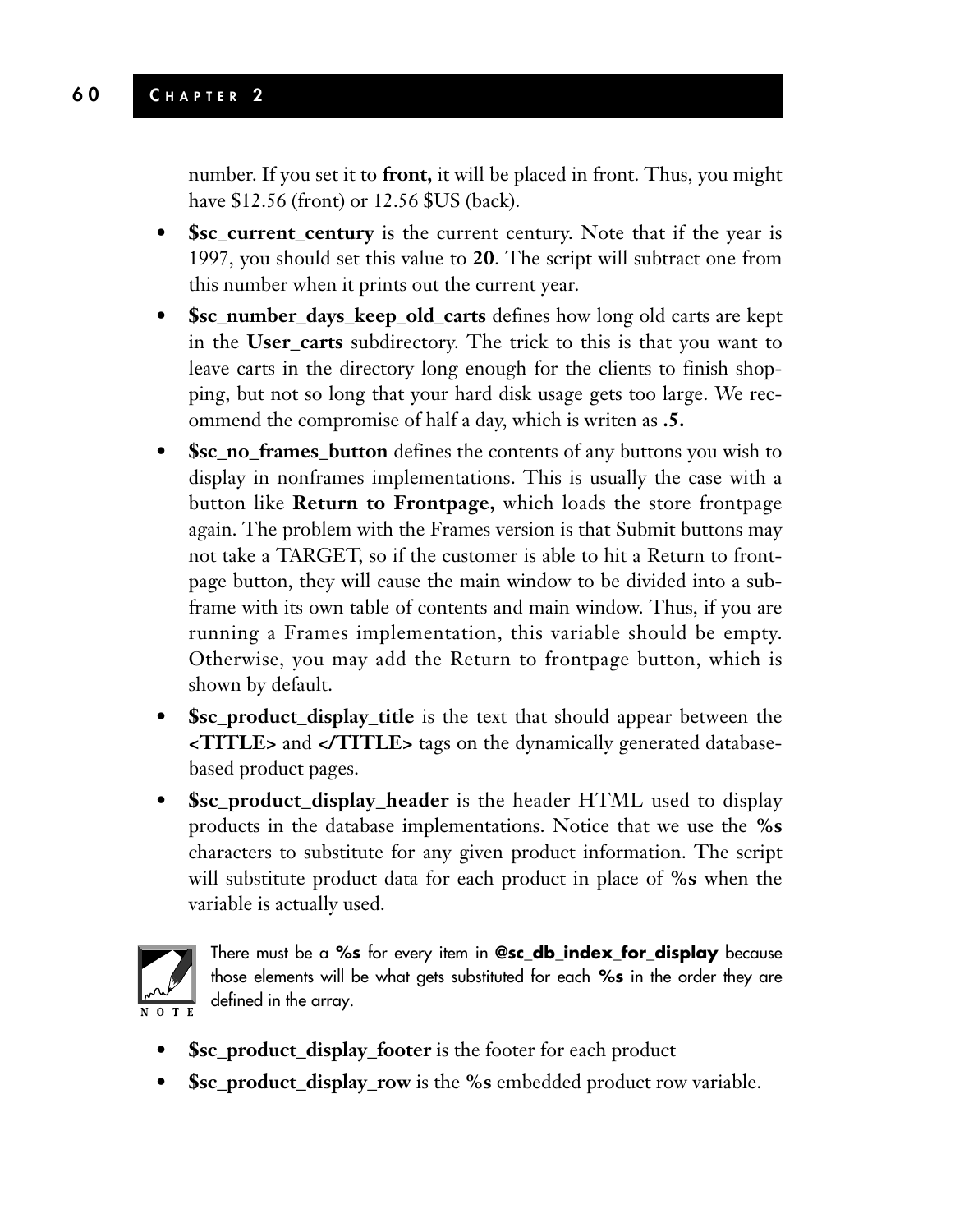### **Using web\_store\_check\_setup.cgi**

Using **Web\_store\_check\_setup.cgi** is relatively easy. All you have to do is configure it to use the correct Setup file and then run it from your Web browser. This CGI script is designed to look into how your Setup file is defined and automatically check to see that all the directories and files have the appropriate permissions set to allow the Web server to run the script properly.

The first step is to change the setup file definition. Recall that in order to use a different Setup file in **web\_store.cgi**, we had to edit **web\_store.cgi** and change the actual setup file that was being referenced. You have to do the same with **web\_store\_check\_setup.cgi**.

Line 34 of this file says the following:

```
$sc_setup_file = "./Library/web_store.setup.frames";
```
Change this variable to reflect the actual setup file you are using.

Then, all you have to do is run the script through your browser. For example, if your Web server is called **www.yourdomain.com**, and your Web store scripts are located under **cgi-bin/Web\_store,** then you would call the check setup script with the following URL:

```
http://www.yourdomain.com/cgi-bin/Web_store/web_store_check_setup.cgi
```
Figure 2.2 shows an example of the output you should expect to see from the Setup checker script. The number-one setup problem usually encountered is that the scripts are not seen by the Web server as relative to the directory where the script is actually located. Thus, the first thing that the Web store Setup checking script does is print out the current working directory. The current working directory should be the same physical directory that the script is located in. If it is not, then you will need to configure the setup variables as absolute paths instead of paths relative to what you thought was the current working directory, or you can add a **chdir** command to the **web\_store.cgi** script as we described in Chapter 1 under the possible Windows NT server Setup configurations.

If the current working directory is fine, the setup file will be required and then all the setup path/location related variables will be checked to see if the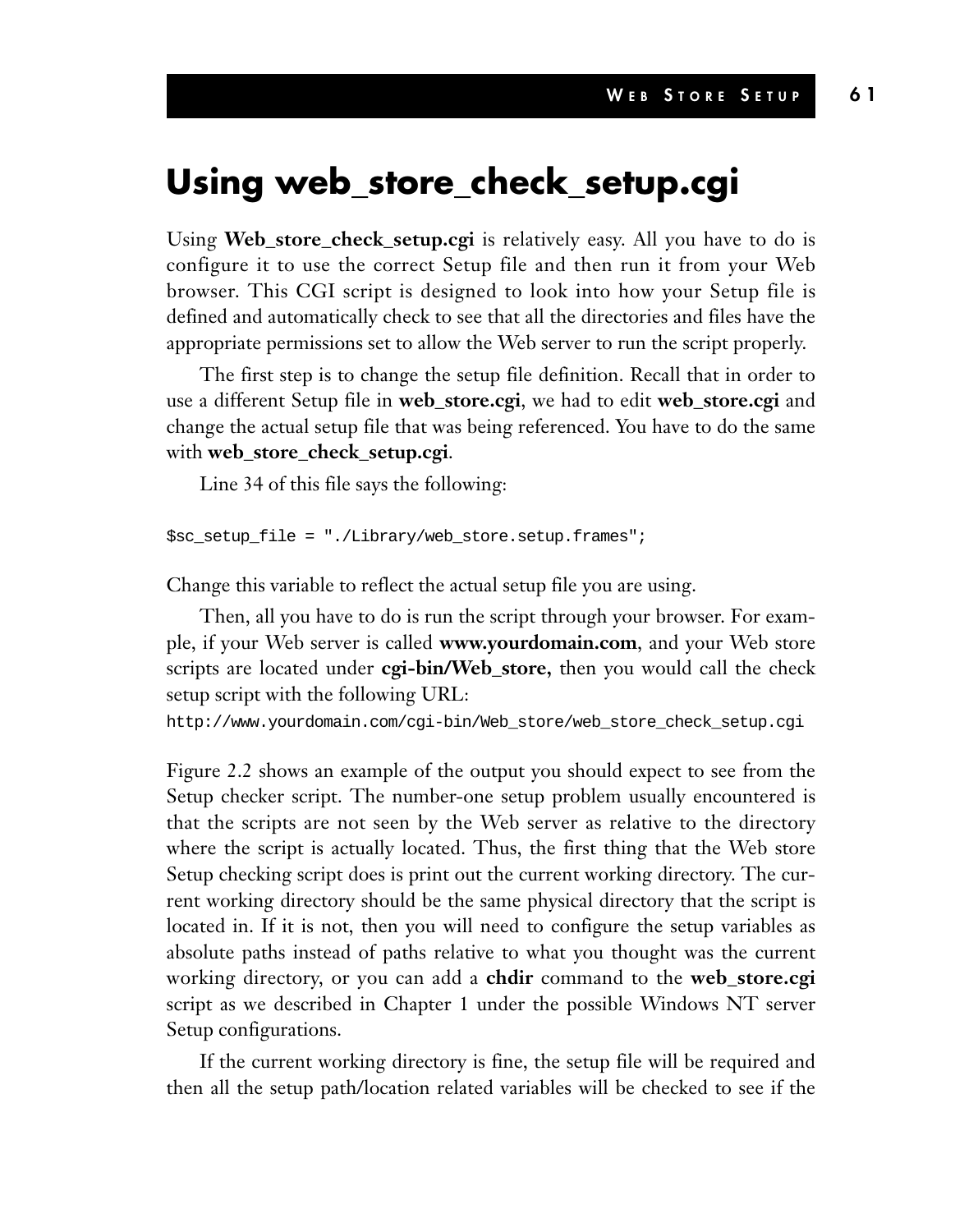Web server has permission to do what it needs to do to those directories. For example, the user carts subdirectory is checked to see if it is readable, executable, and writable by the Web server, but the libraries subdirectory is merely checked to see if it is readable and executable. If any permissions seem incorrect, a message will be printed out to let you know that there is a potential problem with running the script.



**Figure 2.2** Sample output from **web\_store\_check\_setup.cgi**.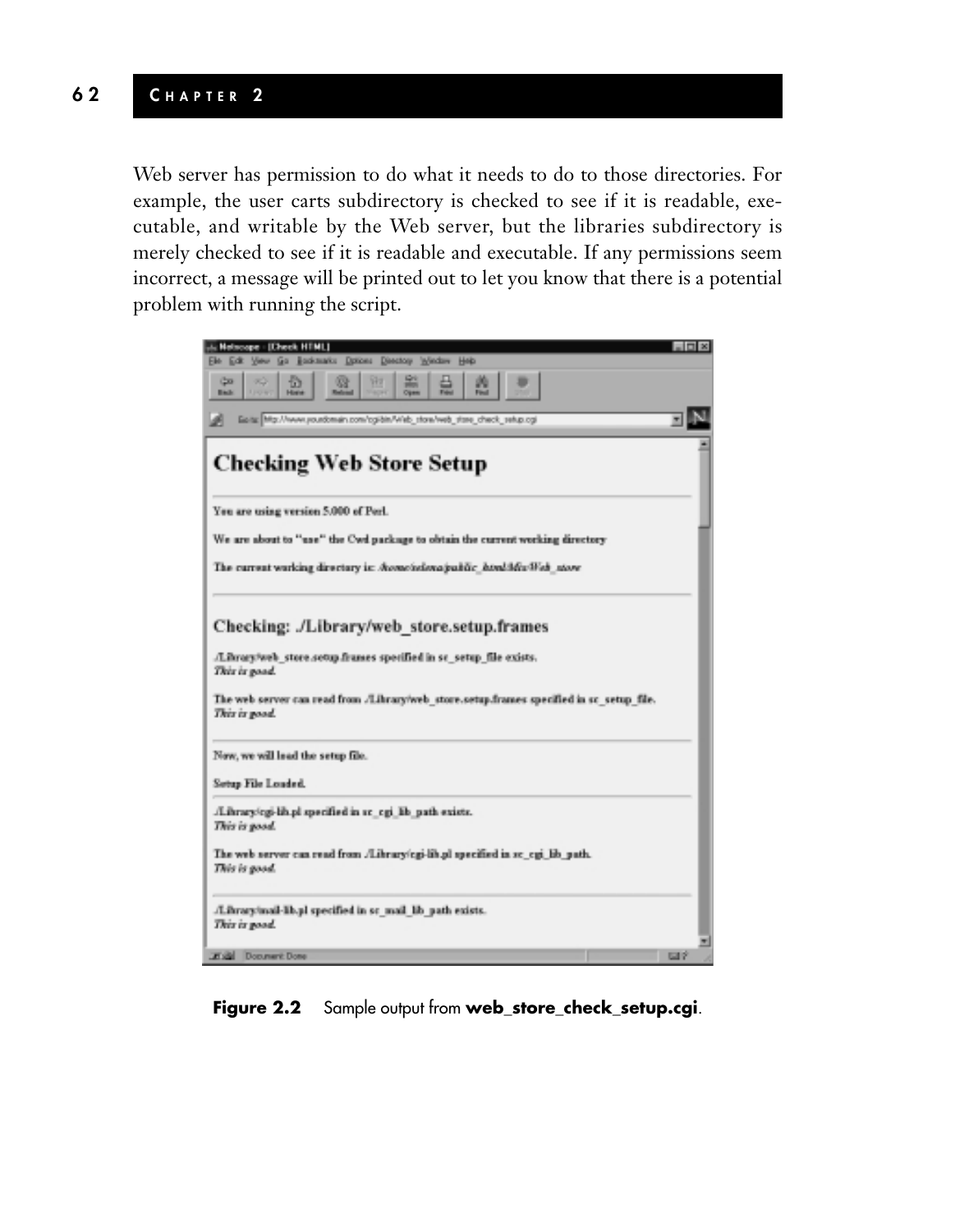### **Understanding the HTML Library**

For the most part, **web\_store\_html\_lib.pl** contains all of the customizable HTML aspects of this application. If you want to change the look and feel of the Web store installation, you will probably have to make changes to this file.

Usually, this is as simple as cutting and pasting some of your template HTML in place of our default code. However, there are a few things that you should know about this file before you start changing it.

### **Taking Precautionary Measures**

First, as always, make a backup of the original file before you start doing anything. Also, when you make changes, do so as a series of small changes. Make many small changes, running the script each time. That way you will not get caught making so many changes that you will not be able to easily recall at which point you made your error.

### **Using the "qq" Custom Quote Delimiter Feature**

This library uses the **qq** Perl feature liberally. That means that you need to be aware of what the delimiter is in every bit of HTML code displayed. For the most part, we use the standard qq! and **qq~** when we are going to display a long bit of HTML code. The qq parameter will change the delimiter of a print string from double quote marks (**"**) to whatever follows the **qq**. This is done to allow double quote marks (which are very common in HTML) to be included in strings without requiring us to escape them everywhere using the backslash ( character. Escaping the double-quote characters inside of HTML code makes the HTML look quite messy. Recall that normally we use the double quote marks to delineate the beginning and the ending of a text string to be printed. However, using **qq!** we can replace the double-quotes as delimiters with the **!** character.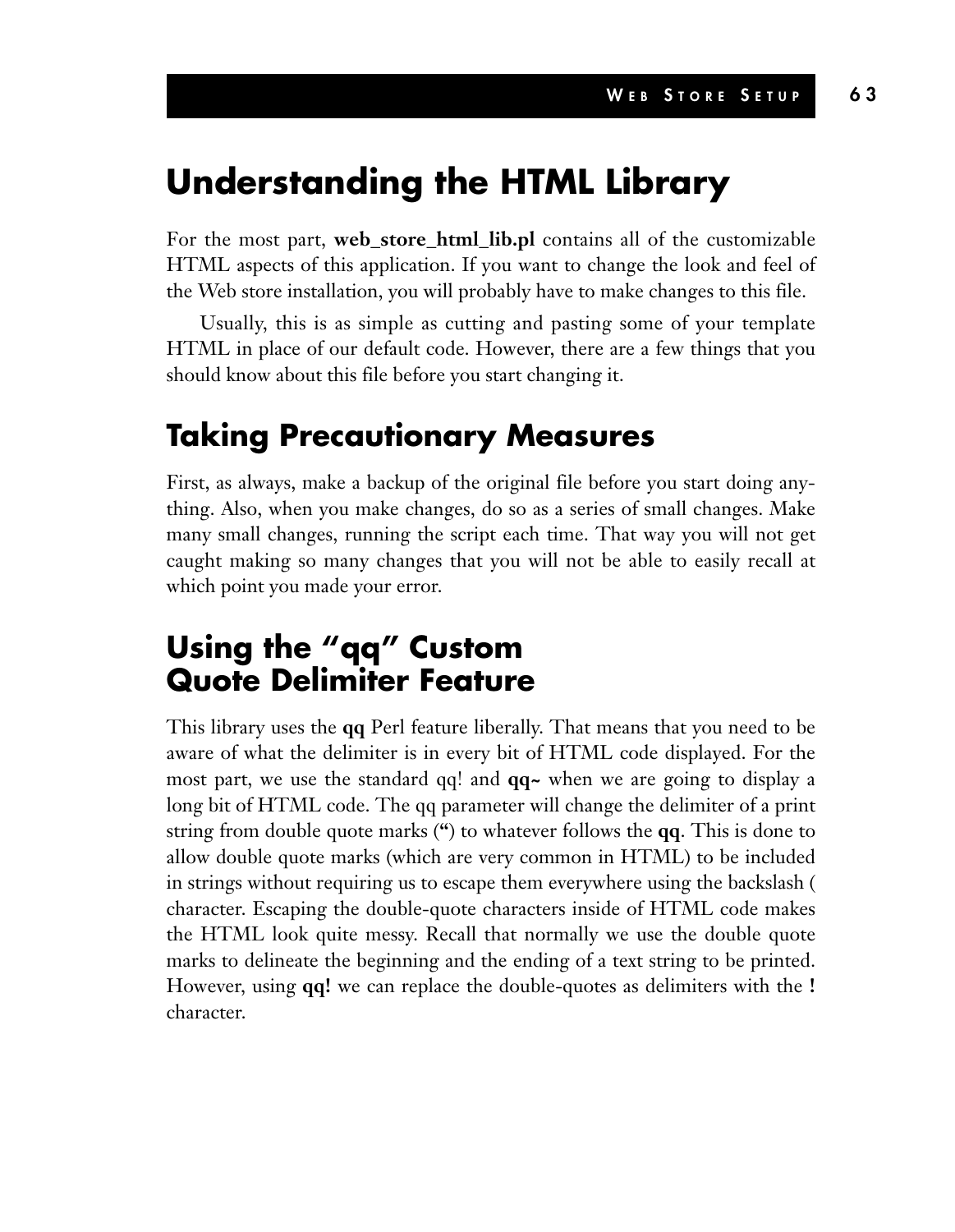Thus:

```
print "She said hi";
```
#### would become

```
print qq!She said "Hi"!;
```
Notice that in the first case, we had to escape the double quote marks in order to use the double quote marks as string delimiters. Since we use a lot of double quote marks in our HTML, it is easier to just change the delimiter to the bang (!) sign or the tilde  $(\sim)$  sign.

However, though the qq method does solve the problem of embedded double quotes, it does not solve the problem of Perl special characters. If you wish to include a dollar sign (\$) or an *at* sign (@), for example, you will need to escape them with a backslash  $(\cdot)$ . Thus, to display:

```
send all $$$ to selena@eff.org
```
you must use backslashes as follows:

```
send all to selenaeff.org
```
The reason for this is that the dollar and at signs have special meanings to Perl other than to denote price or an email address; specifically, to name scalar variables and list arrays.

If you are getting a **document contains no data** error message, it is a good bet you forgot to escape a Perl special character in this file.

Another thing to keep in mind is that we have included some variables within the default displays. For example, in **product\_page\_header** discussed later, we use both **\$page\_title** as well as **\$hidden\_fields** within the HTML. You probably want to leave these the way they are and write your own template HTML "around" them. If you delete them, make sure to keep a log of the changes you made so that you can retrieve them if you want them later.

Finally, a quick note about library syntax is in order since it will help you understand what is happening.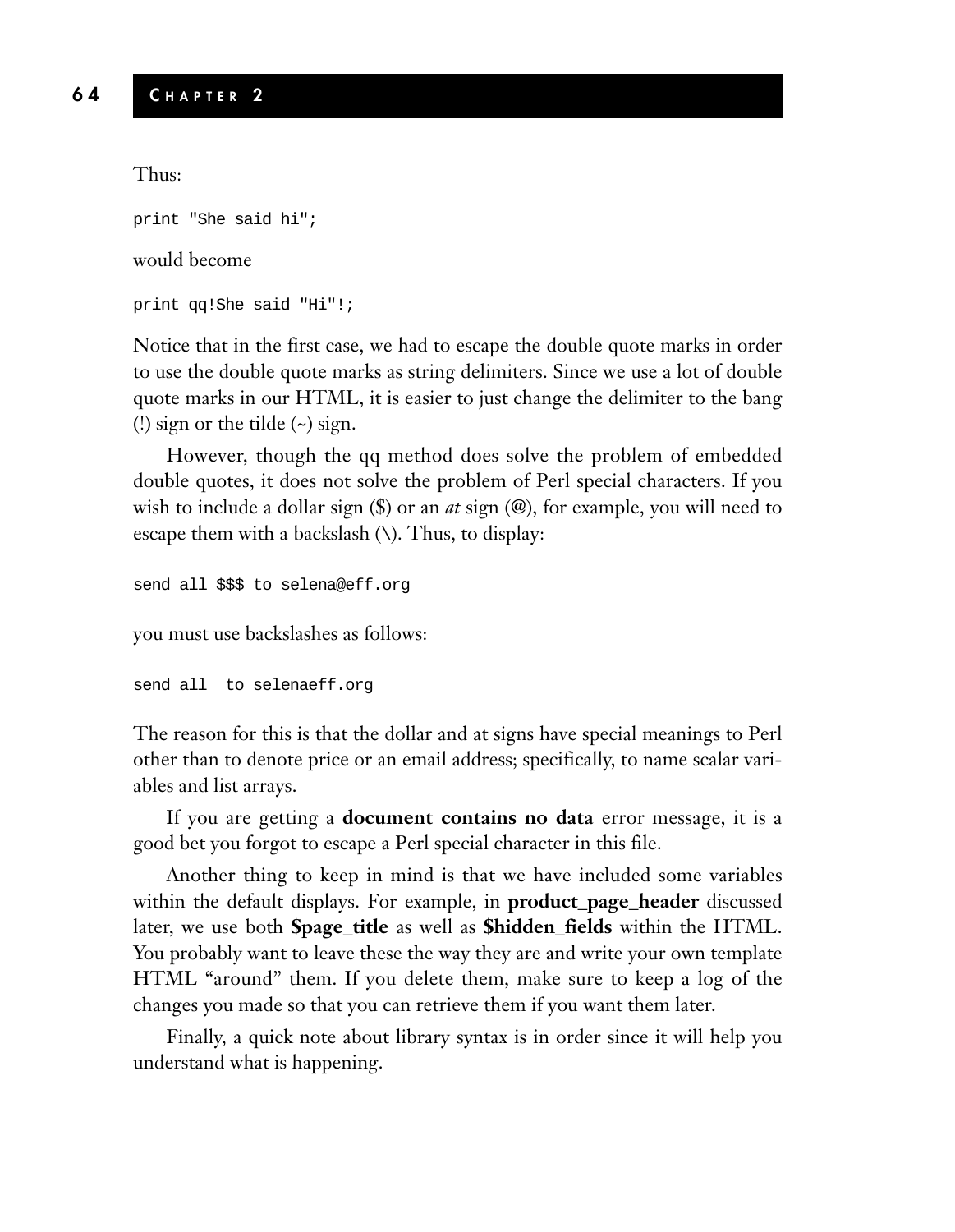There are three levels of routines that you will be faced with in the Web store:

Individual routines Application Specific Subroutines Inter-Application Libraries

#### *Individual Routines*

Routines are merely pieces of code that perform some sort of action in a specific way. For example, an algorithm that adds two numbers can be expressed as:

x + y.

However, its use is very specific. To add 31,289 and 23,990, you would use the following Perl code:

 $Ssum = 31289 + 23990$ ;

This is a pretty simple routine. But it is also pretty specific to just one case. Programs typically consist of many routines like this put together. However, there comes a time when one wants to make the routine generic so that one can call it over and over again in other parts of the program without having to rewrite the routine. This is where application-specific subroutines come in.

#### *Application-specific Subroutines*

Routines that are general enough that they are used several times in the same application should usually be placed in a subroutine. A subroutine encapsulates an algorithm so that other parts of the program can refer to it by its subroutine name. Consider the addition routine from above.

What if we needed to add various numbers several times through our program, but did not want to create a separate piece of code for each instance of addition? If the algorithm were four or five lines long, it would be annoying to type the similar lines over and over again. Even worse, if you ended up changing the logic of the algorithm, you would have to hunt down every occurrence of the algorithm and change each one. Maintaining a program like this could become a nightmare, since many errors could arise from forgetting to change one of the lines of code in any of the duplicate routines or from changing one of them incorrectly.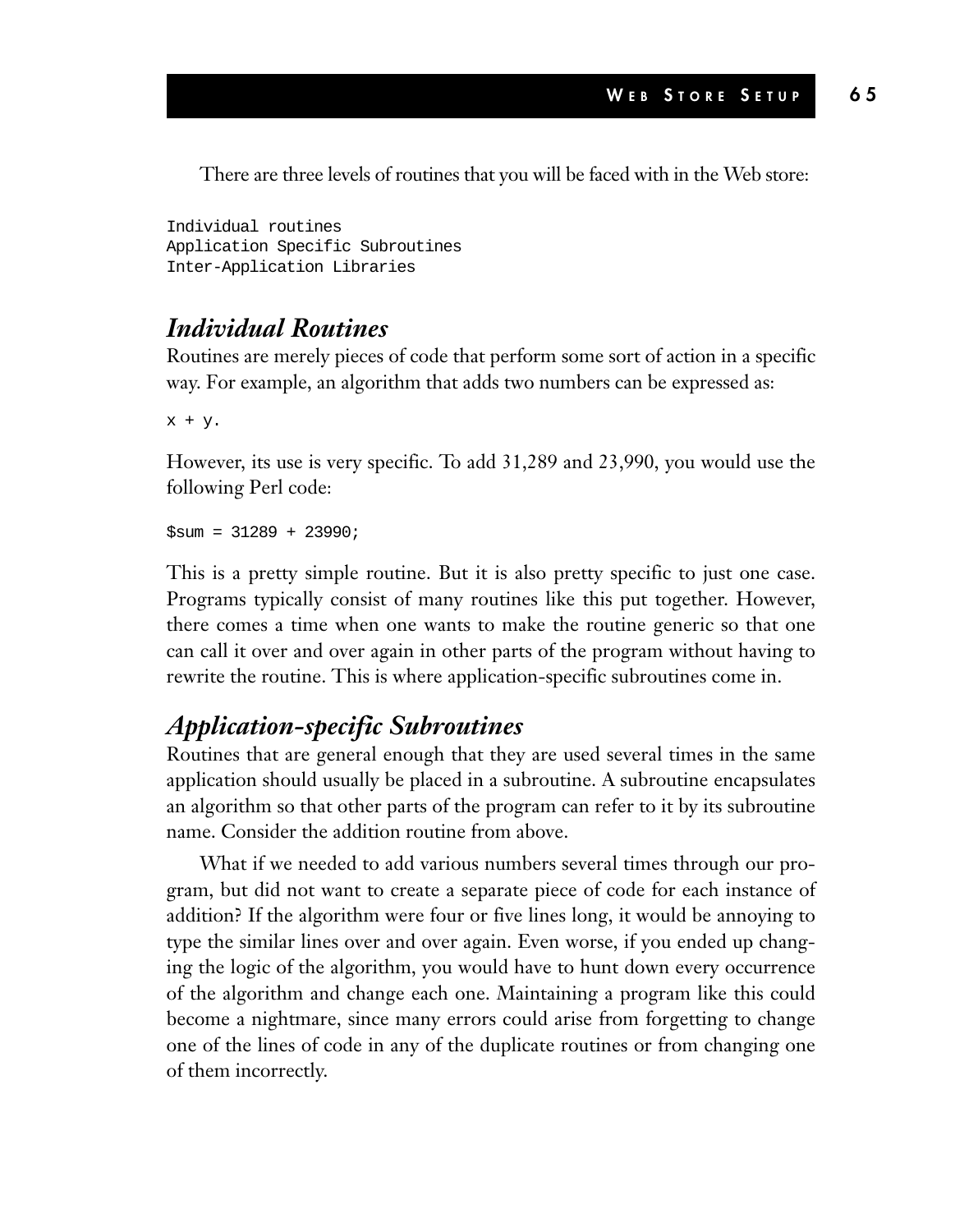#### **6 6 C HAPTER 2**

When faced with such a circumstance, a programmer can create a "subroutine" within the application that can be used again and again by other parts of the program. **web\_store.cgi** uses subroutines liberally. In fact, 90 percent of the program is actually contained in one subroutine or another.

In order to create and use subroutines in Perl, we need three things: a subroutine reference, a subroutine identifier, and a parameter list of variables to pass to the subroutine.



Subroutine definitions can be placed anywhere in the script even if the call to that subroutine appears earlier in the program. This is because Perl first goes through the entire script and compiles references to all subroutines before it actually starts running the script. Although the subroutines may be placed anywhere in the program, their definitions are usually placed at the end of the script since it makes the main code easier to find and read.

In order to use a subroutine, the ampersand symbol (&) precedes the name of the routine. This tells Perl to look for the subroutine in the program and call it. For example, **&AddNumbers** would direct Perl to execute the **AddNumbers** subroutine.

However, we will also need to be able to send the subroutine some information. Specifically, we will need to send the subroutine parameters which it will use to customize its output. If we want to get the sum of 2 and 3, for example, we can pass 2 and 3 to the subroutine using the following format:

```
&AddNumbers(2,3);
```
The definition of the subroutine itself is marked off in the program using a **sub** marker and the code belonging to the routine is delimited with curly brackets ({} ). The following example shows what the **AddNumbers** subroutine definition might look like:

```
sub AddNumbers
  {
 local($first_number, $second_number) = @_;
 print $first_number + $second_number;
  }
```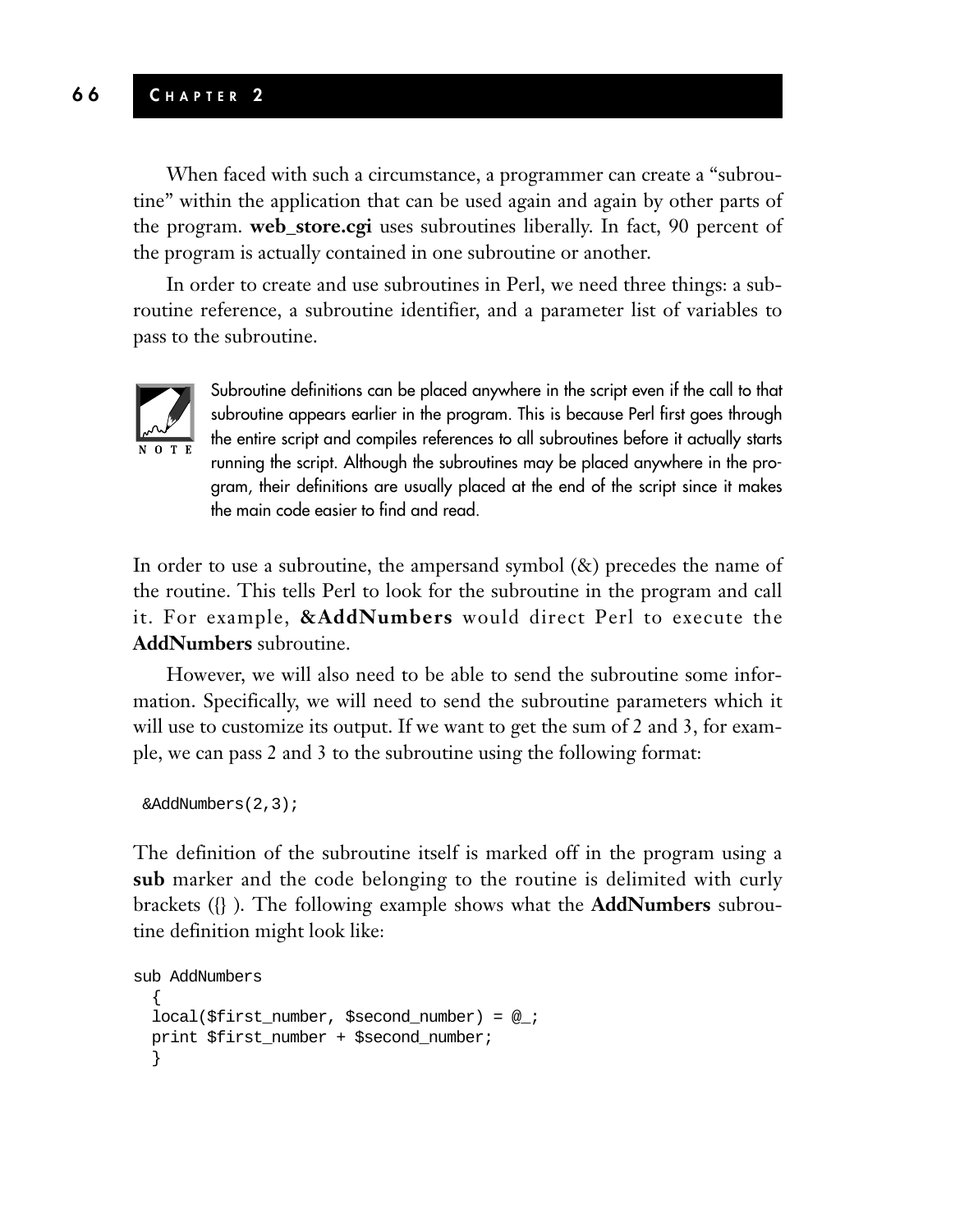Note the third line above. We use the **local** keyword to make sure that the **\$first\_number** and **\$second\_number** variables will be considered local to only that subroutine. That is, the subroutine will not affect any other variables that may be called **\$first\_number** or **\$second\_number** in other subroutines within the program.

Also, in Perl, **@\_** is a special name for the list of parameters that have been passed to the function. **\$first\_number** is set equal to the first parameter and **\$second\_number** is set equal to the second parameter in the **@\_** list of parameters. If the routine is called by **&AddNumbers(2,3)**, 2 and 3 will be assigned to **\$first\_number** and **\$second\_number**, respectively.



It is important to use local variables within subroutines so that they do not overwrite variables used by the main script. In complex scripts that use dozens of variables, you may easily forget which variables you are using. Using local variables assures that if you do end up using the same name for a variable, you can keep them separated. Whenever you want to add numbers, you can simply use the subroutine call **&AddNumbers(x,y)** instead of writing out each addition individually. As an added bonus, if you need to change the logic of the addition algorithm, you need only change it in the subroutine.

Finally, a subroutine can return a value to the main script by using the keyword **return** and assigning the value to a variable at the time of the call. Thus, the following code would set **\$sum** equal to 5.

```
$sum = \&AddNumber(2.3);sub AddNumber
{
local($left_hand_side, $right_hand_side) = @_;
return ($left_hand_side + $right_hand_side);
}
```
#### *Inter-application Libraries*

Good design does not stop with the mere use of subroutines. Often, several different scripts will incorporate the use of similar routines into their design. Or similar or customizable subroutines will be broken out for easy access or modification (as in the case of **web\_store\_html\_lib.pl** which brings all the customizable HTML into one place). In this case, it makes sense to remove the common routines from the programs and place them in a separate file of routines.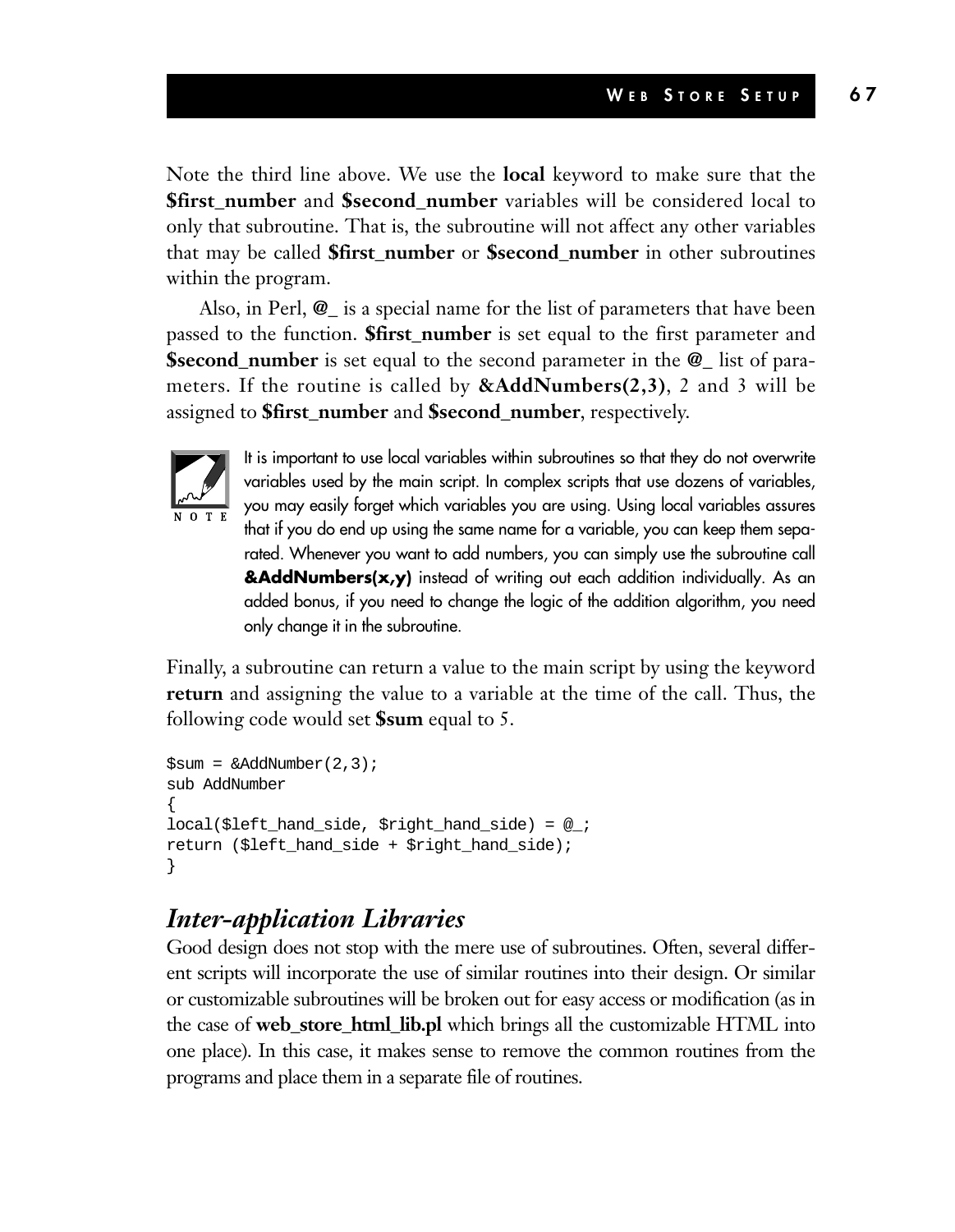This file can then be loaded as a library of subroutines into each program as needed.

For example, most CGI applications will need a form gathering/parsing routine, a template for sending out the HTTP header, and perhaps another subroutine to generate template HTML code such as:

```
<HTML><HEAD><TITLE>My Script Title</TITLE></HEAD>
```
In this case, we use library files and "require" them from the main script. A library file in Perl is simply a text file containing subroutines that are shared in common by several different Perl scripts.



In addition to all the normal Perl code for subroutines, a Perl library must end with a **1;** on the last line. This is because the REQUIRE command evaluates the script when it reads in the library routines. The last **1;** makes the script itself evaluate to TRUE. In other words, a return value of 1 in the Perl library means the library was read in successfully by the main Perl script.

In order for these library files to be usable by the script, the permissions must be set on the library file to make it readable, and the script must be in the Perl library path or its location must be explicitly referenced with its directory path location. For example, if we wanted to load Steven Brenner's **cgi-lib.pl** library into our script and **cgi-lib.pl** was located in the same directory as the script calling it or was in a directory included in the **@INC** array, we would use the following:

```
require "cgi-lib.pl";
```
When this is done, every subroutine in c**gi-lib.pl** becomes accessible to the main script as if it were actually written into the script's code. Thus we can simply reference a subroutine contained in **cgi-lib.pl** as we would any other subroutine in the main program.



Library files need to be readable by the script that requires them. If your server is running as "Nobody" in reference to Chapter 1 on setting up script permissions, you may need to make the library files readable by the world.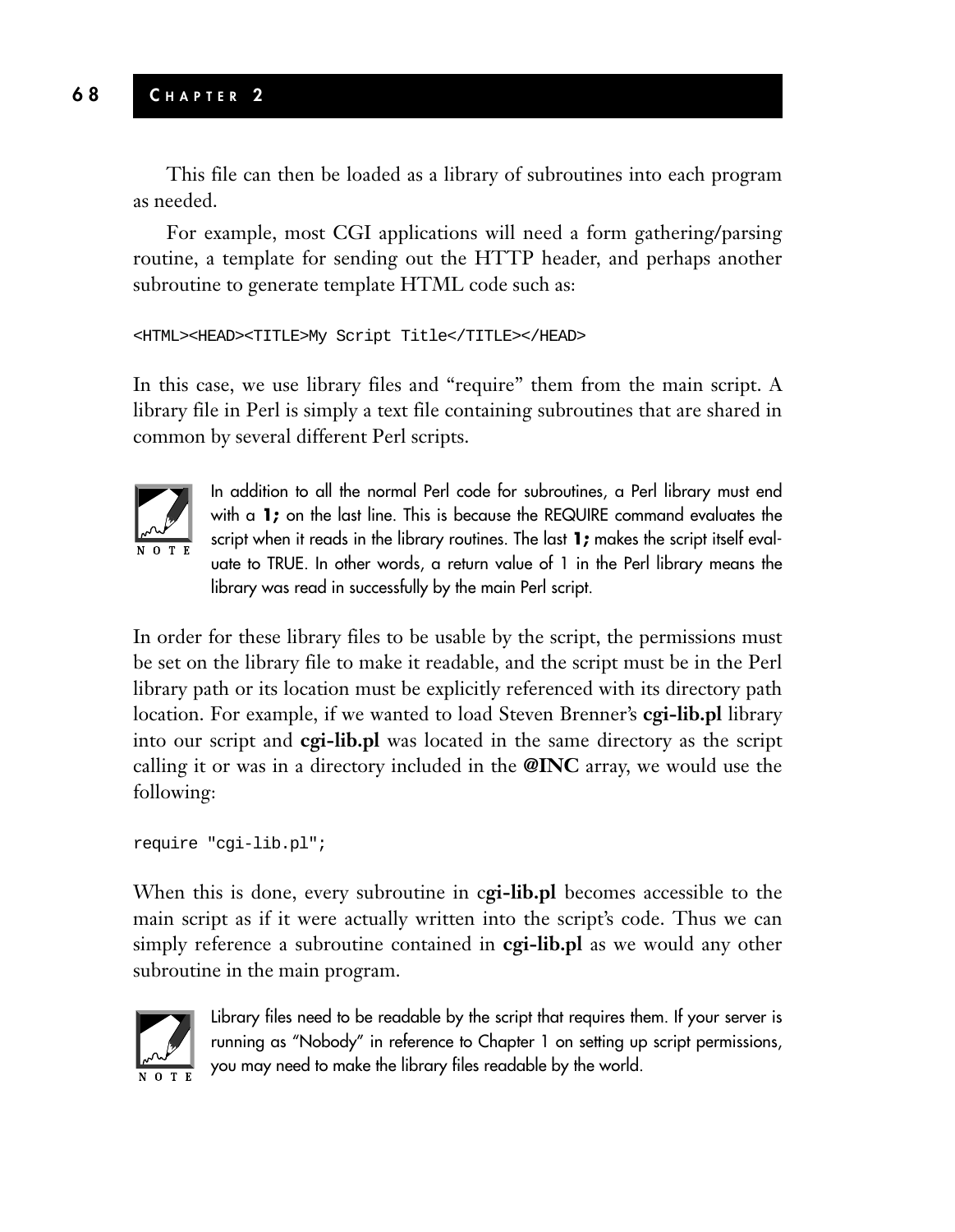Well, that was a lot of information to swallow at once. But now you are ready to go and play havoc with the HTML in this file that are contained as "subroutines" and are "required" by **web\_store.cgi**. Do not forget to make a backup, but feel free to experiment. The store distributed by default is kept bland on purpose. By remaining simple, it makes customizing the interface easier for most people. It is your job to turn the default interface into your own unique store.

If you would like to see how others have customized the interface, check out Selena Sol's Script Archive. There you can explore the section called "Web Store Scripts in Action" located at http://www.edd.org/verict/Scripts/ to look at the dozens of existing real-world implementation of the Web store.

### **HTML Library Routines**

The following is a list of all the subroutines that are defined in the HTML library. Use this as your road map to deciding what routines you need to change in order to alter the cosmetic look-and-feel of your specific Web store:

**• product\_page\_header** is used to display the shared HTML header used for database-generated product pages. It takes one argument, **\$page\_title**, which will be used to fill the data between the **<TITLE>** and **</TITLE>**. Typically, this value is determined by **\$sc\_product\_display\_title** in **web\_store.setup**. The subroutine is called with the following syntax:

&product\_page\_header("Desired Title");

**• product\_page\_footer** is used to generate the HTML page footer for database-based product pages. It takes two arguments, **\$db\_status** and **\$total\_rows\_returned** and is called with the following syntax:

&product\_page\_footer(\$status,\$total\_row\_count);

**• html\_search\_page\_footer** is used to generate the HTML footer for HTML-based product pages when the script must perform a keyword search and generate a list of hits. It is called with no arguments with the following syntax:

&html\_search\_page\_footer;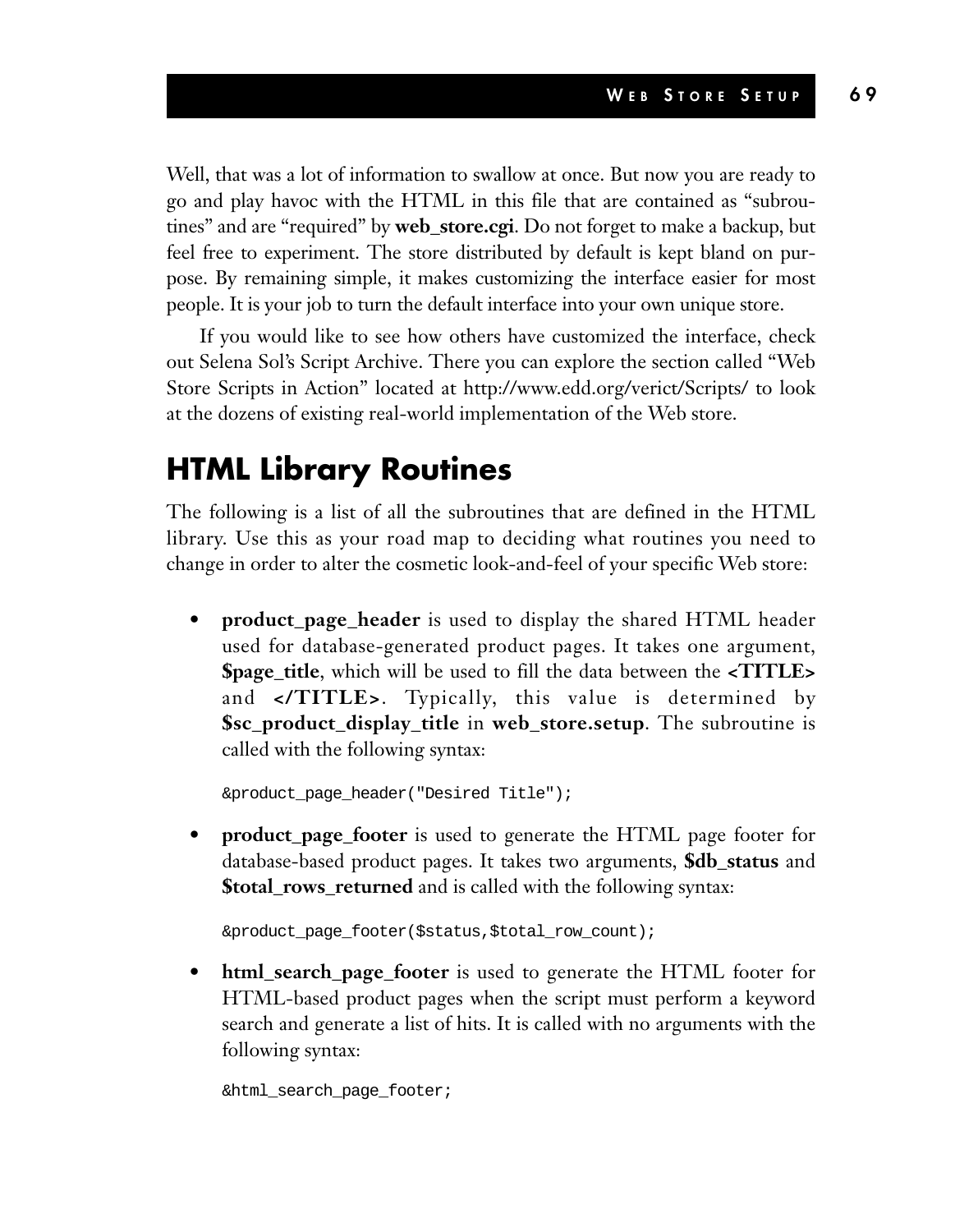#### **7 0 C HAPTER 2**

**• standard\_page\_header** is used to generate a standard HTML header for pages within either the HTML-based or Database-based stores. It takes a single argument and the title of the page to be displayed. Itis called with the following syntax:

```
&standard_page_header("TITLE");
```
**• modify\_form\_footer** is used to generate the HTML footer code for the "Modify quantity of items in the cart" form page. It takes no arguments and is called with the following syntax:

&modify\_form\_footer;

**• delete\_form\_footer** is used to generate the HTML footer code for the "Delete items from the cart" form page. It takes no arguments and is called with the following syntax:

&delete\_form\_footer;

**• cart\_footer** is used to generate the HTML footer code for the "View items in the cart" form page. It takes no arguments and is called with the following syntax:

&cart\_footer;

**bad\_order\_note** generates an error message for users in case they have not submitted a valid number for a quantity. It takes no arguments and is called with the following syntax:

&bad\_order\_note;

**• cart\_table\_header** is used to generate the header HTML for different views of the cart. It takes one argument, the type of view we are requesting and is called with the following syntax:

```
&cart_table_header(TYPE OF REQUEST);
```
• The job of **display\_cart\_table** is to display the current contents of the customers cart for several different types of screens that all display the cart in some form or another. The subroutine takes one argument, the reason that the cart is being displayed, and is called with the following syntax:

```
&display_cart_table("reason");
```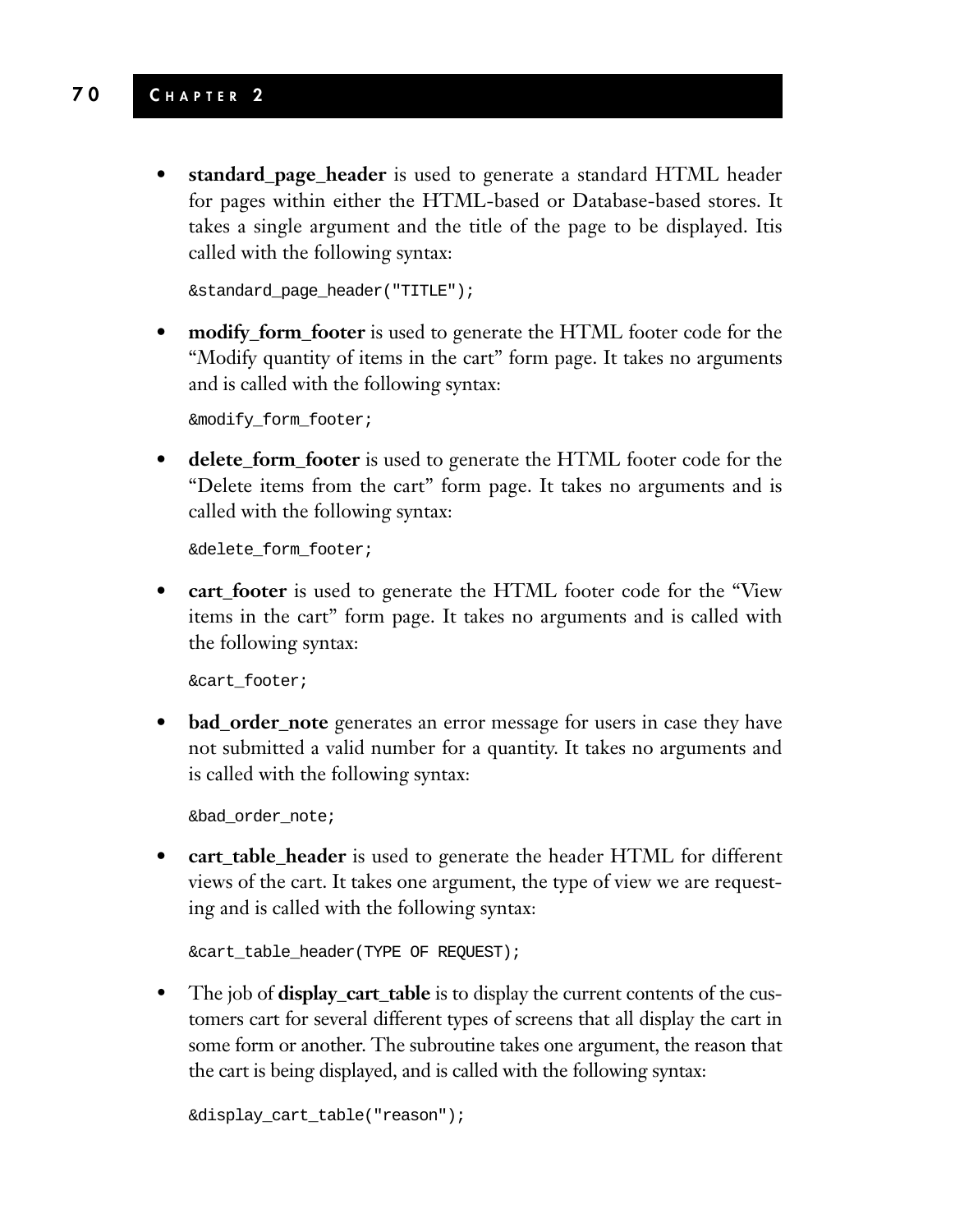There are really only five values that **\$reason\_to\_display\_cart** should be equal to:

- **1. ""** (view/modify cart screen)
- **2. "changequantity"** (change quantity form)
- **3. "delete"** (delete item form)
- **4. "orderform"** (order form)
- **5. "process order"** (order form process confirmation)

Notice that this corresponds closely to the list in **cart\_table\_header** because the goal of this subroutine is to fill in the actual cells of the table created by the **cart\_table\_header** subroutine.

**• cart\_table\_footer** is used to display the footer for cart table displays. It takes one argument, the pre shipping grand total and is called with the following syntax:

&cart\_table\_footer(PRICE);

**make\_hidden\_fields** is used to generate the hidden fields necessary for maintaining state. It takes no arguments and is called with the following syntax:

&make\_hidden\_fields;

**• PrintNoHitsBodyHTML** is utilized by the HTML store search routines to produce an error message in case no hits were found based on the customer-defined keywords. It is called with no arguments and the following syntax:

&PrintNoHitsBodyHTML;

**• PrintBodyHTML** is utilized by the HTML store search routines to produce a list of hits. These hits will be the pages that had the customer-defined keywords within them. The subroutine takes two arguments, the filename as it will appear in the URL link as well as the text that should be visibly hyperlinked. It is called with the following syntax:

&PrintBodyHTML("file.name", "Title to be linked");